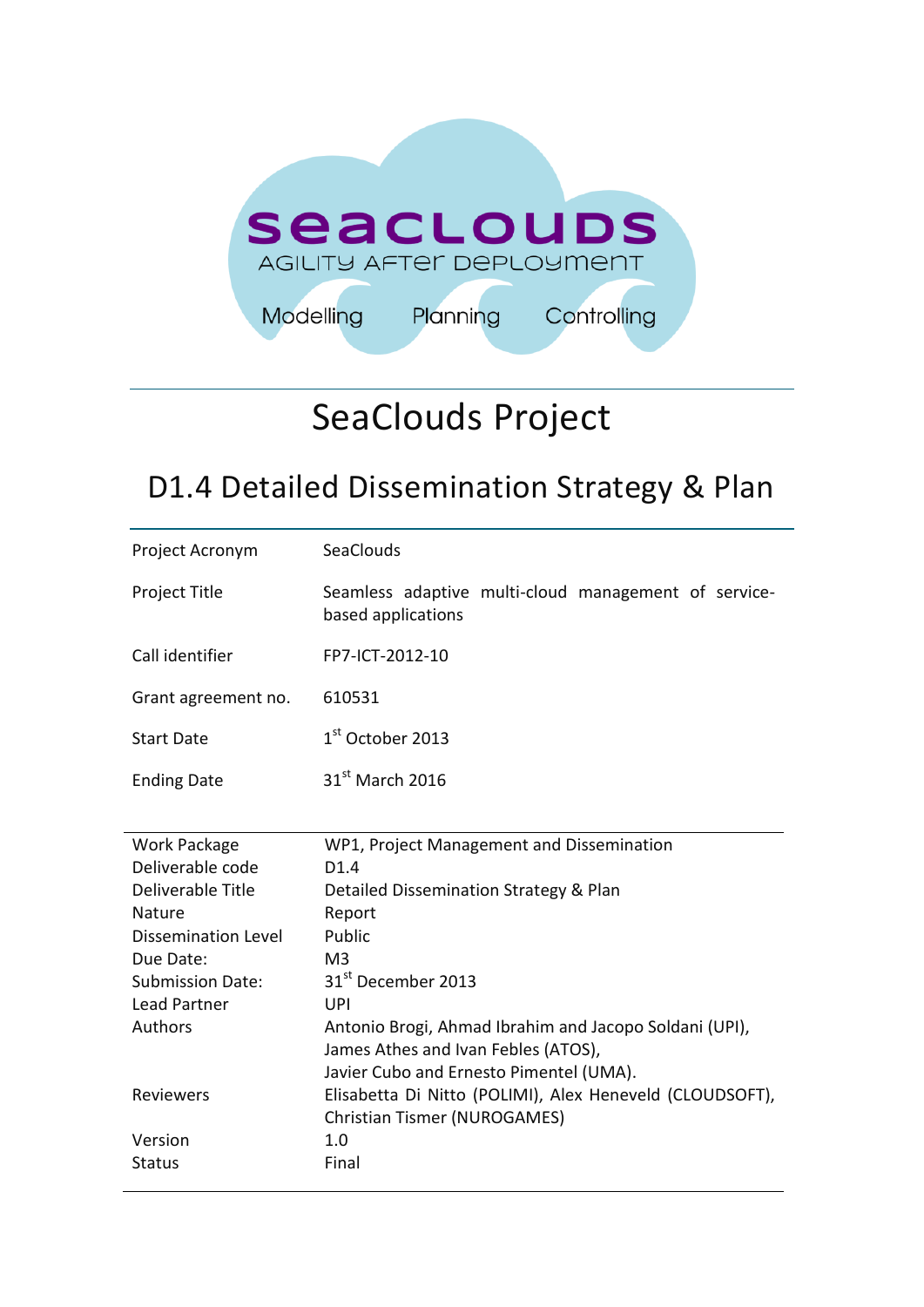# **Table of Contents**

| 1. |                                                                   |  |
|----|-------------------------------------------------------------------|--|
| 2. |                                                                   |  |
| 3. |                                                                   |  |
|    | 3.1. Cloud Demand: Application Developers and Service Providers 9 |  |
|    |                                                                   |  |
|    |                                                                   |  |
|    |                                                                   |  |
| 4. |                                                                   |  |
| 5. |                                                                   |  |
|    |                                                                   |  |
|    |                                                                   |  |
|    |                                                                   |  |
|    |                                                                   |  |
|    |                                                                   |  |
|    |                                                                   |  |
|    |                                                                   |  |
|    |                                                                   |  |
|    |                                                                   |  |
|    |                                                                   |  |
|    |                                                                   |  |
|    |                                                                   |  |
|    |                                                                   |  |
|    |                                                                   |  |
| 6. |                                                                   |  |
| 7. |                                                                   |  |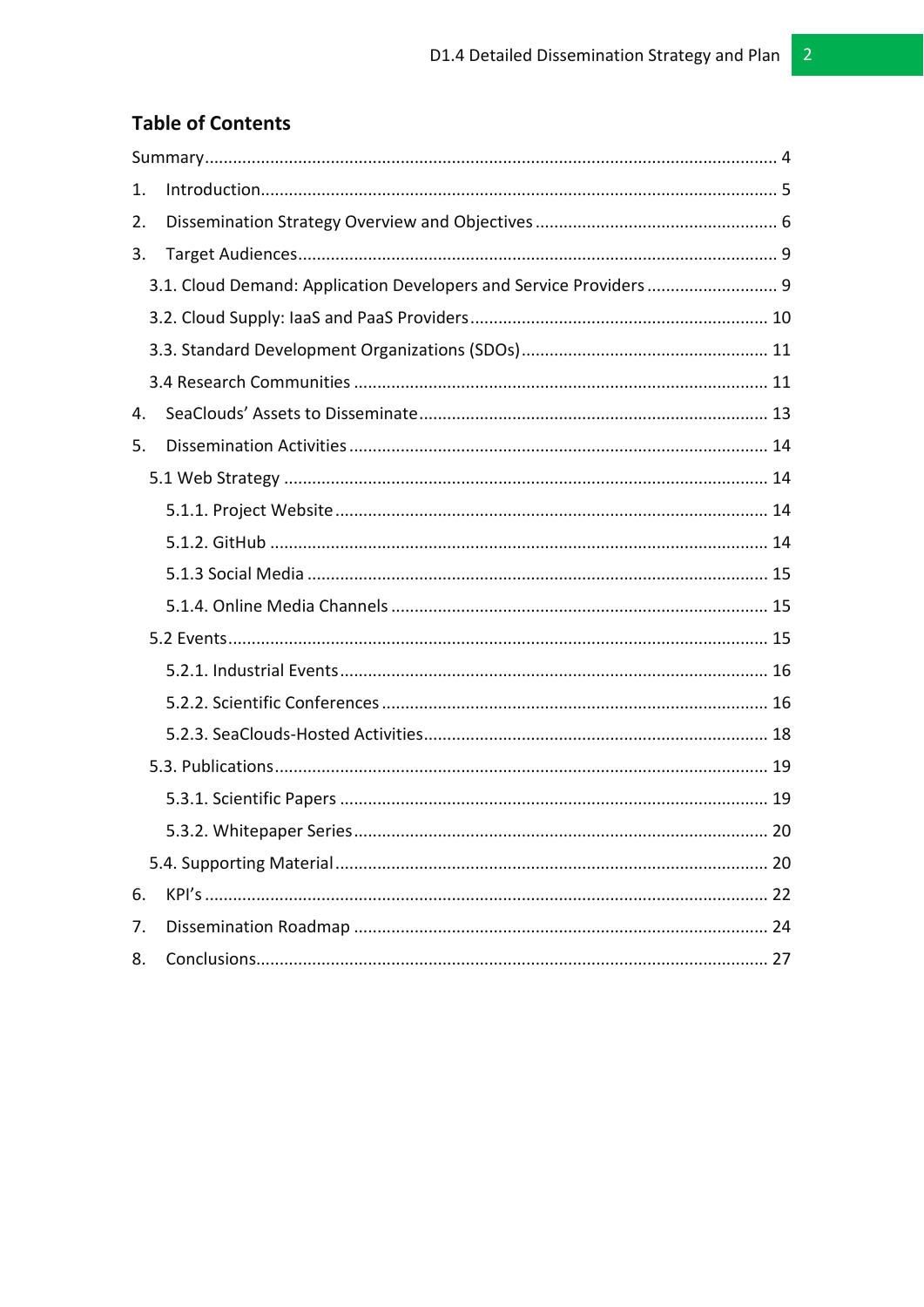# **List of Figures**

## **List of Tables**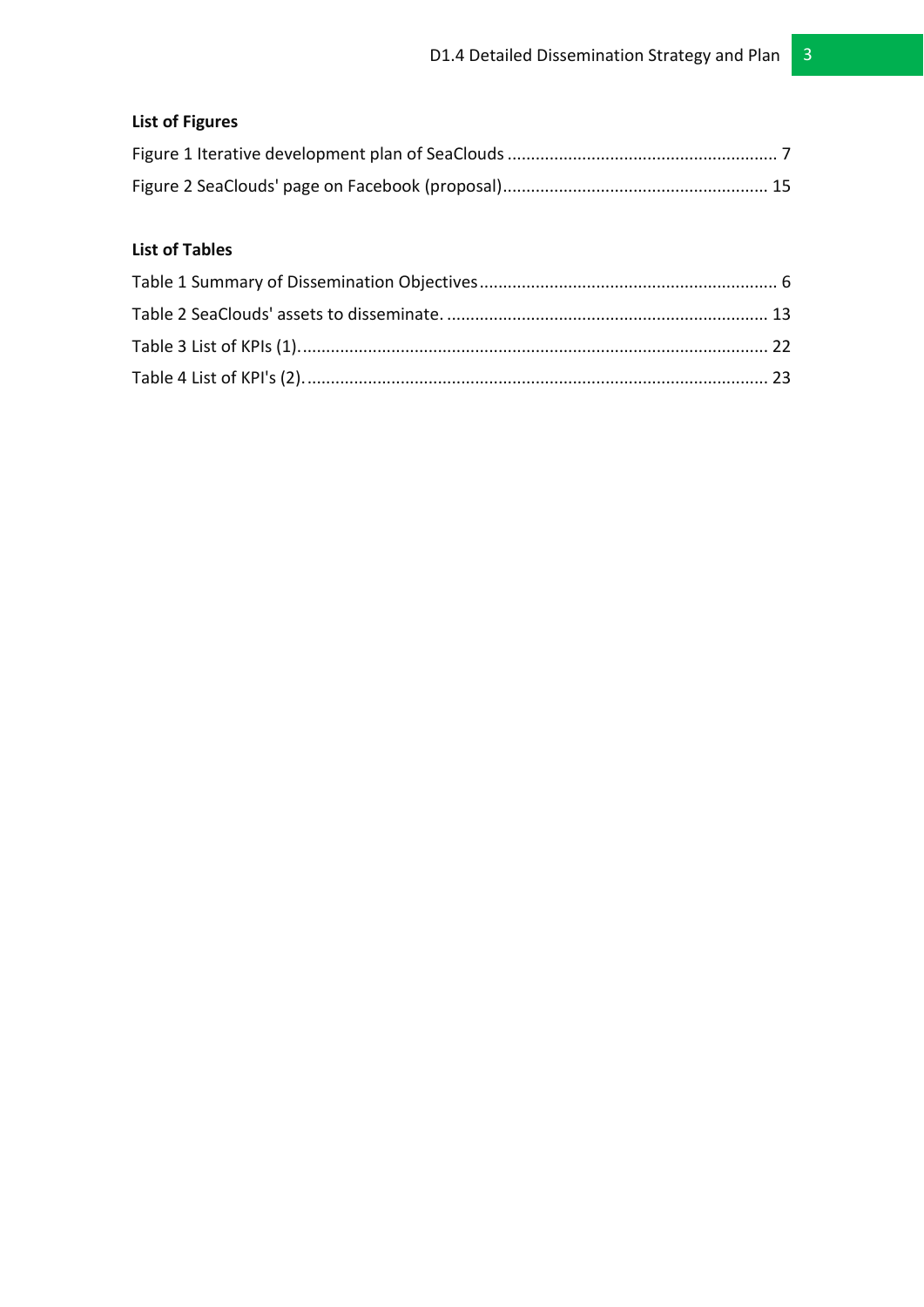# <span id="page-3-0"></span>**Summary**

This document aims at planning the set of actions that will be carried out to raise awareness of the objectives, of the activities and especially of the results achieved during the project lifetime.

This document discusses the objectives of SeaClouds project to express the overall message that the SeaClouds consortium must spread as a result of project development. Then, the targeted audiences are identified (in terms of categories and peculiarities) in order to maximize the effective transmission of the results achieved for each of them.

The report also presents the guidelines that drive the dissemination strategy by focusing on:

- the industrial and research papers to be generated,
- the publicity of SeaClouds source code,
- the scientific and industrial events to be attended and/or organized, and
- the KPIs which will be employed to evaluate the dissemination process.

Finally, the dissemination strategy is summarized in a *Dissemination Roadmap* by chronologically ordering the material to be produced and the events to be attended and/or organized.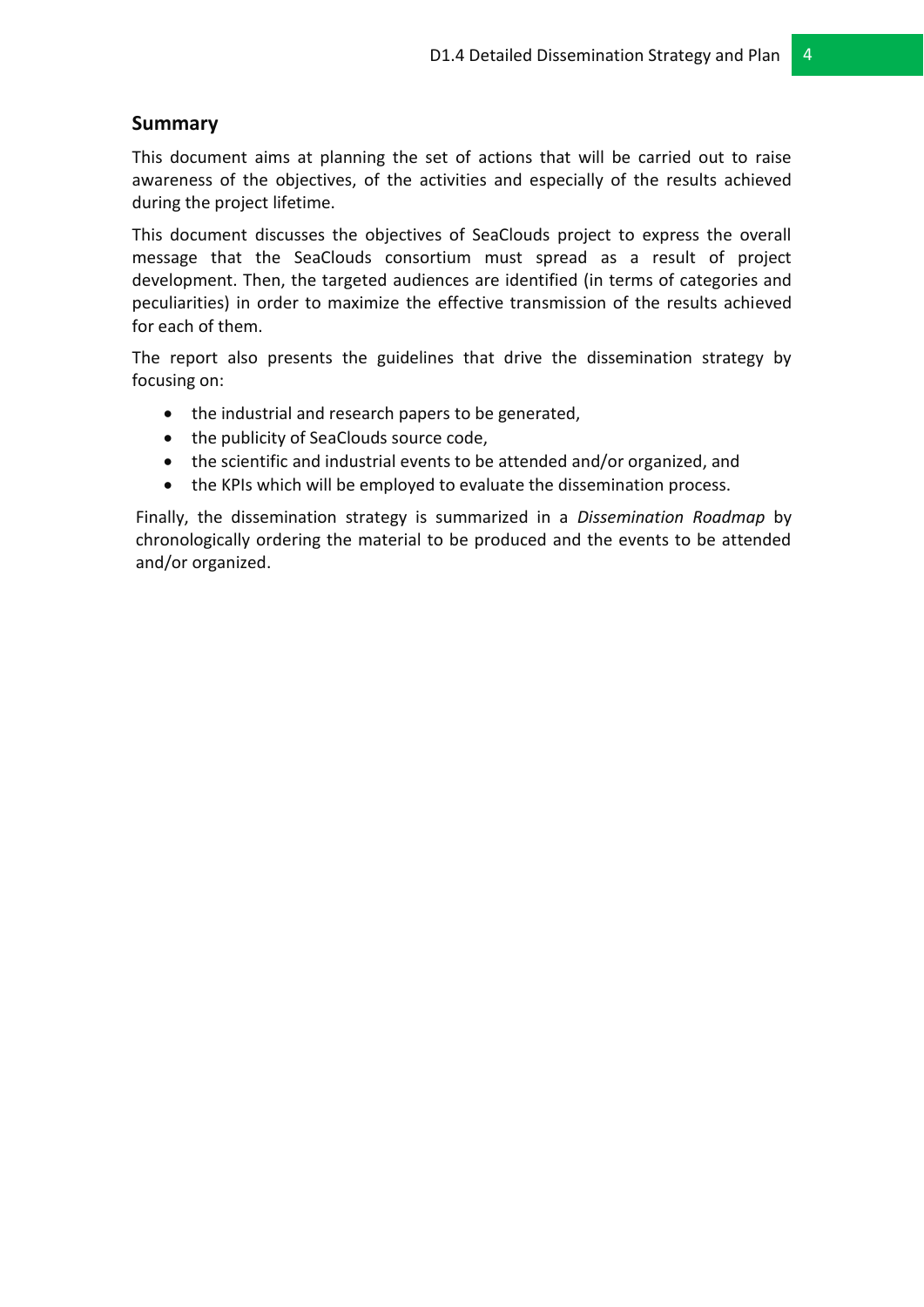# <span id="page-4-0"></span>**1. Introduction**

This report describes the dissemination strategy for the European project SeaClouds. SeaClouds (Seamless adaptive multi-cloud management of service-based applications) focuses on the development of a novel platform which adaptively manages applications distributed over multiple clouds. In such context, the dissemination activities refer to the spread and circulation of scientific knowledge obtained during the project for the intended audiences. The dissemination strategy will focus on four activities:

- 1. What type of knowledge will be made public? More precisely, which project assets will be made public?
- 2. Who will be intended stakeholders (e.g., cloud communities, standard organizations, cloud providers, developers, etc.)?
- 3. Which means will be used to spread the knowledge? Please note that with means we can refer to electronic and/or print documents as well as to industrial and academic events.
- 4. Who will actually conduct each dissemination task? More precisely, the dissemination strategy should provide the breakdown of the planned dissemination activities (viz., association of each activity with a schedule, the expected outcomes and the project partner responsible for its execution).

The dissemination activities will guarantee the general visibility of the project and of its results. Such visibility will be achieved by means of a project website, some printed material (e.g., flyers and posters), online presentation videos (hosted on YouTube, Vimeo), social network channels (e.g., Twitter, Google+, Facebook, SlideShare, LinkedIn), Wikipedia, press releases, hosted workshops and webinars.

The dissemination of the project's research results within the (Service-Oriented and Cloud Computing) scientific community will be achieved by promptly publishing innovative results in the major events (e.g., conferences and workshops) and journals. White papers about SeaClouds products will be also useful. The dissemination of the project's result for the industrial stakeholders will be achieved by participating in the major industrial events and fairs related to Cloud Computing with presentations, demos, flyers, posters and event booths.

The strategy will also focus on Key Performance Indicator (KPI). KPI's are generally used to evaluate either the success of a particular activity or progress towards the project's goals. Choosing the right KPIs is important for the project. Although both qualitative and quantitative indicators can be used, quantitative indicators are generally preferred since they can give better insights into the project. Success indicator with each KPI will help to evaluate the success criteria for that particular KPI. Nevertheless, the KPI's proposed by this report will be highly oriented towards the nature of the dissemination activities.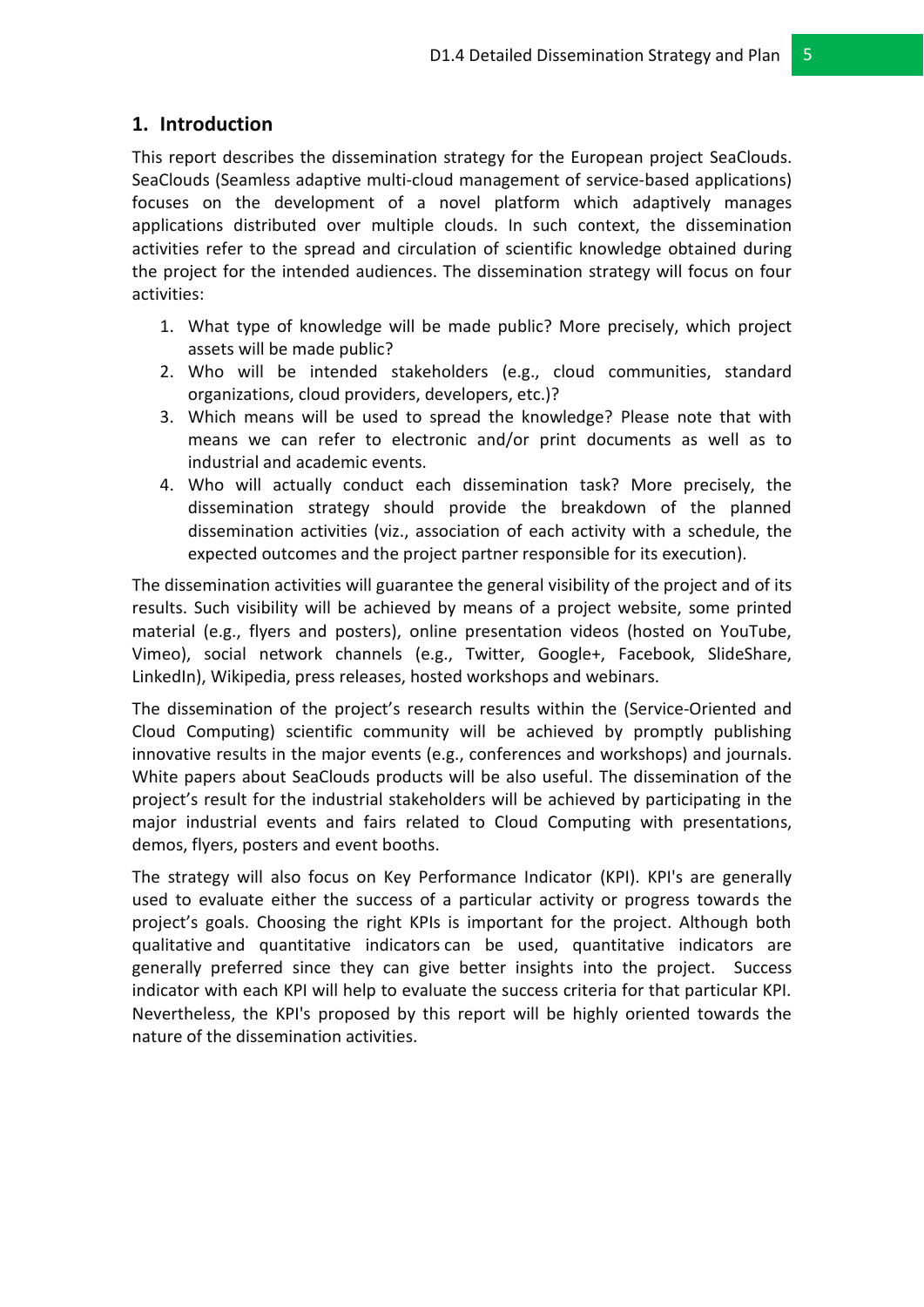### <span id="page-5-0"></span>**2. Dissemination Strategy Overview and Objectives**

SeaClouds will be conducting a focused outreach towards market stakeholders to fulfill key objectives in its dissemination plan (Table 1).

| <b>Summary of Dissemination Objectives</b> |                                                                                                                                           |  |  |
|--------------------------------------------|-------------------------------------------------------------------------------------------------------------------------------------------|--|--|
|                                            | 1. Raise awareness of the project objectives and facilitate a community discussion<br>on common goals and different approaches.           |  |  |
|                                            | 2. Gain interest and participation towards the project's open source<br>development.                                                      |  |  |
|                                            | 3. Leverage prototype for hands-on use and feedback towards project validation,<br>refined development priorities and exploitation plans. |  |  |
|                                            | 4. Collaborate with standards development organizations (SDO) by participating                                                            |  |  |

- **in both the development and the dissemination of standards.**
- **5. Catalyze early adoption potential in line with SeaClouds' development sustainability plan.**
- **6. Disseminate project results via scientific channels in order to share and motivate the research in the field of cloud computing.**

#### **Table 1 Summary of Dissemination Objectives**

<span id="page-5-1"></span>The strategy presented in this report identifies the target audiences and the stakeholders, the relevant project results that apply to them, and the ideal messaging and activities to facilitate their dissemination.

The main aim of this strategy is to focus on a practical, market-oriented dissemination plan that interacts directly with those who can widely benefit from the SeaClouds' results (and reach a critical mass of interest for eventual uptake). To achieve this, each objective is described below and further referred to in the next sections.

#### **Objective #1: Raise awareness of the project objectives and facilitate a community discussion on common goals and different approaches.**

The SeaClouds' objectives are clear:

- Orchestration and adaptation applications and services distributed across multiple clouds,
- Management and monitoring of applications and services distributed across multiple clouds,
- Support of (the development of) cloud interoperability standards such as CAMP and TOSCA.

These objectives are hot research topics in the evolving cloud computing market. A crucial part of the initial phase of the dissemination plan will be to start discussing of these topics with industries and research communities.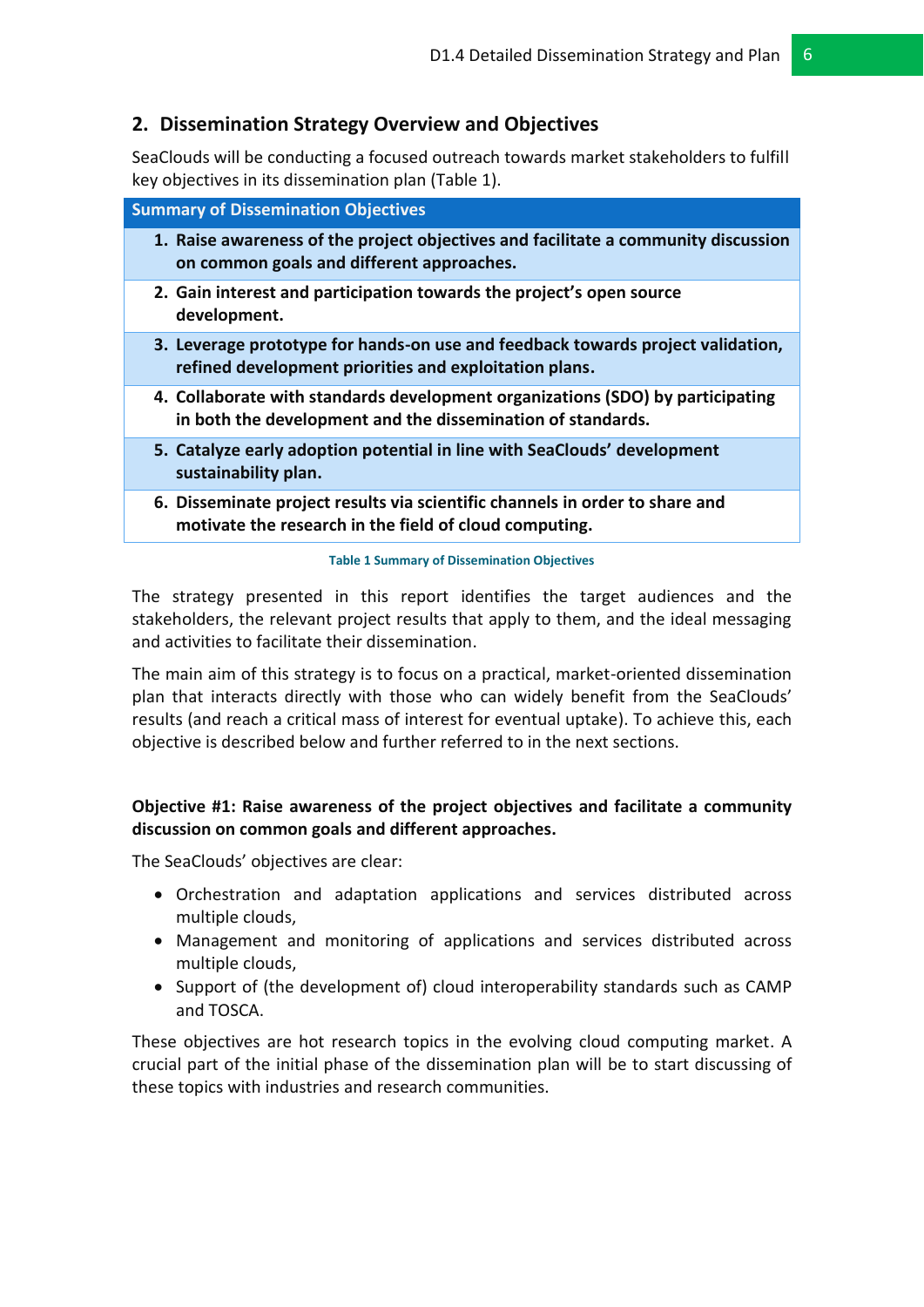#### **Objective #2: Gain interest and participation towards the project's open source development.**

Open source, transparent development are well known can result in a lot of benefits (e.g., the insurance of stakeholders' awareness, feedback and eventual uptake). Since SeaClouds consortium is aware of such benefits, instead of employing an internal repository and releasing open source prototypes as they become available, the evolution of the project's source code will be made transparent by using the public GitHub repository. This will let the consortium achieve two main goals:

- *During development*: transparency of code adds another layer of transparency for feedback from both the supply (infrastructure/platform) and demand (application/services) of SeaClouds stakeholders.
- *After release*: since both the development and the versioning have been done transparently, product releases will be perceived as more reliable by customers. Such a reliability will help the (early) adoption of the project's releases.

#### **Objective #3: Leverage prototype for hands-on use and feedback towards project validation, refined development priorities and exploitation plans.**

Due to the iterative development plan of SeaClouds (Figure 1 [Iterative development](#page-6-0)  [plan of SeaClouds\)](#page-6-0) and to the usage of open, public repositories, the project is in such a good position that it will get a lot of external feedback. This feedback will continuously drive the project development priorities (after the initial requirements gathering of WP2). The feedback will be also useful during the project validation phase. For instance, the second task of WP6 will be focused both on the (internal) validation methodology and on the analysis of the (external) stakeholder's feedbacks.



<span id="page-6-0"></span>**Figure 1 Iterative development plan of SeaClouds**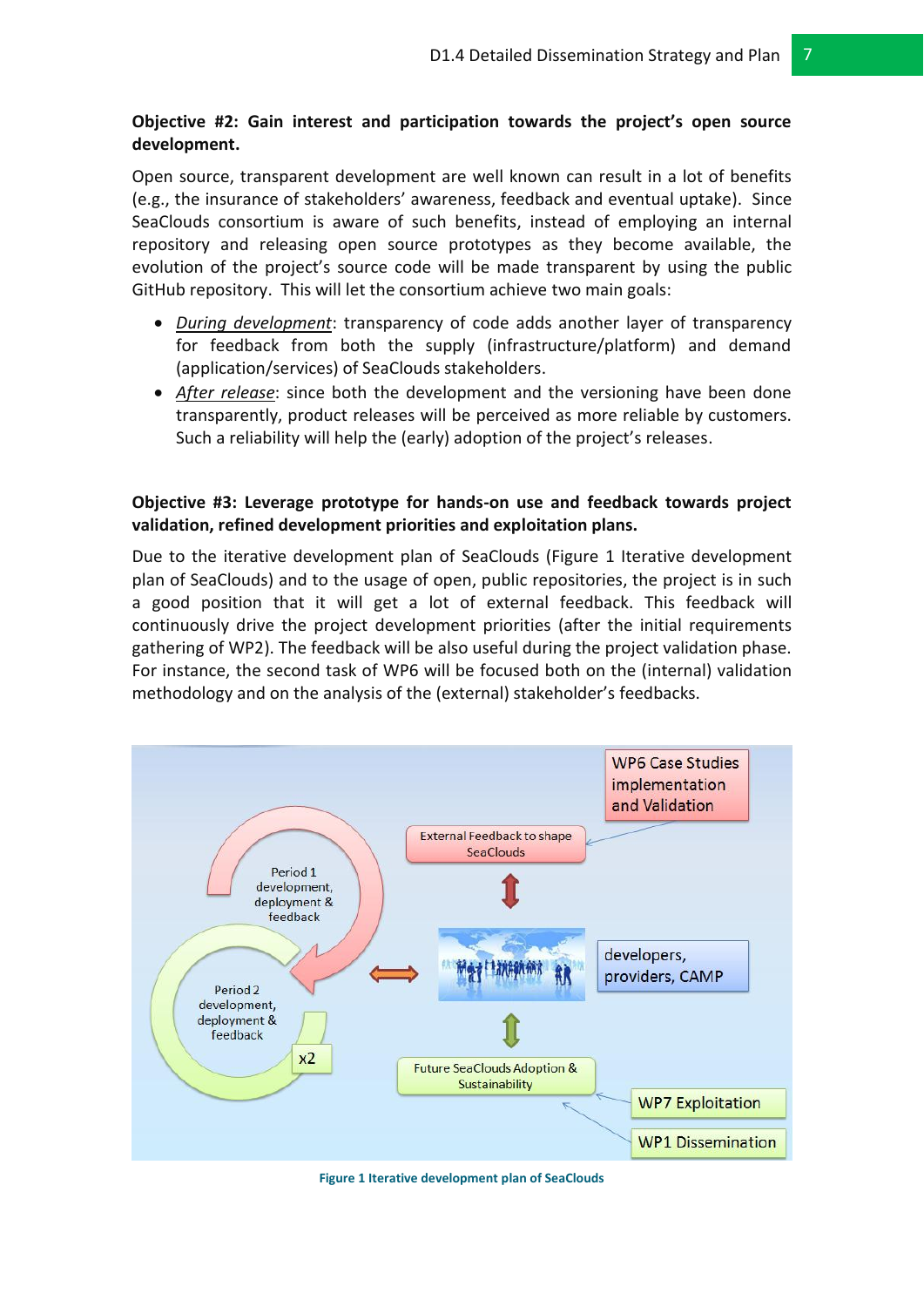#### **Objective #4: Collaborate with Standards Development Organizations (SDO) by participating in both the development and the dissemination of standards.**

SeaClouds intends to cooperate directly with two already existing OASIS standard technical committees. A membership will be formalized within such working groups, and effort will be performed in order to synchronize dissemination plans and (subsequently) leverage the adoption of these standards. Please note that, since the specifications are vehicles for SeaClouds sustainability, their wider adoption means larger impact of SeaClouds results.

### **Objective #5: Catalyze early adoption potential in line with SeaClouds' development sustainability plan.**

While a more refined exploitation plan will be developed in WP7, the adopters have been identified (i.e., application developers and cloud vendors) and additional vehicles for project impact have been added (i.e., CAMP and TOSCA). By beginning dissemination efforts around the initial prototype, the project can begin stimulating this potential adoption pool from M13 through M30, and will become a primary objective of the campaign, crossing input (evaluation, feedback) with output (adoption, uptake).

#### **Objective #6: Disseminate project results via scientific channels in order to share and motivate the research in the field of cloud computing.**

Service-oriented computing and cloud computing are two hot research areas. So, a fruitful dissemination of project results will be achieved by promptly publishing them in the major scientific meetings, workshop, conferences, and journals in the aforementioned areas. Furthermore, publications co-authored by different consortium members will be stimulated and encouraged.

Scientific dissemination will be enriched by organizing two scientific workshops on technical topics of WP3 and WP4 (viz., planning and management of multi-cloud applications). The first workshop will be around M14 (with the two-fold objective of disseminating first scientific project results, and to get feedback from the relevant scientific community), while the second one will be held around M24 (with the main objective of spreading the scientific results achieved by the project).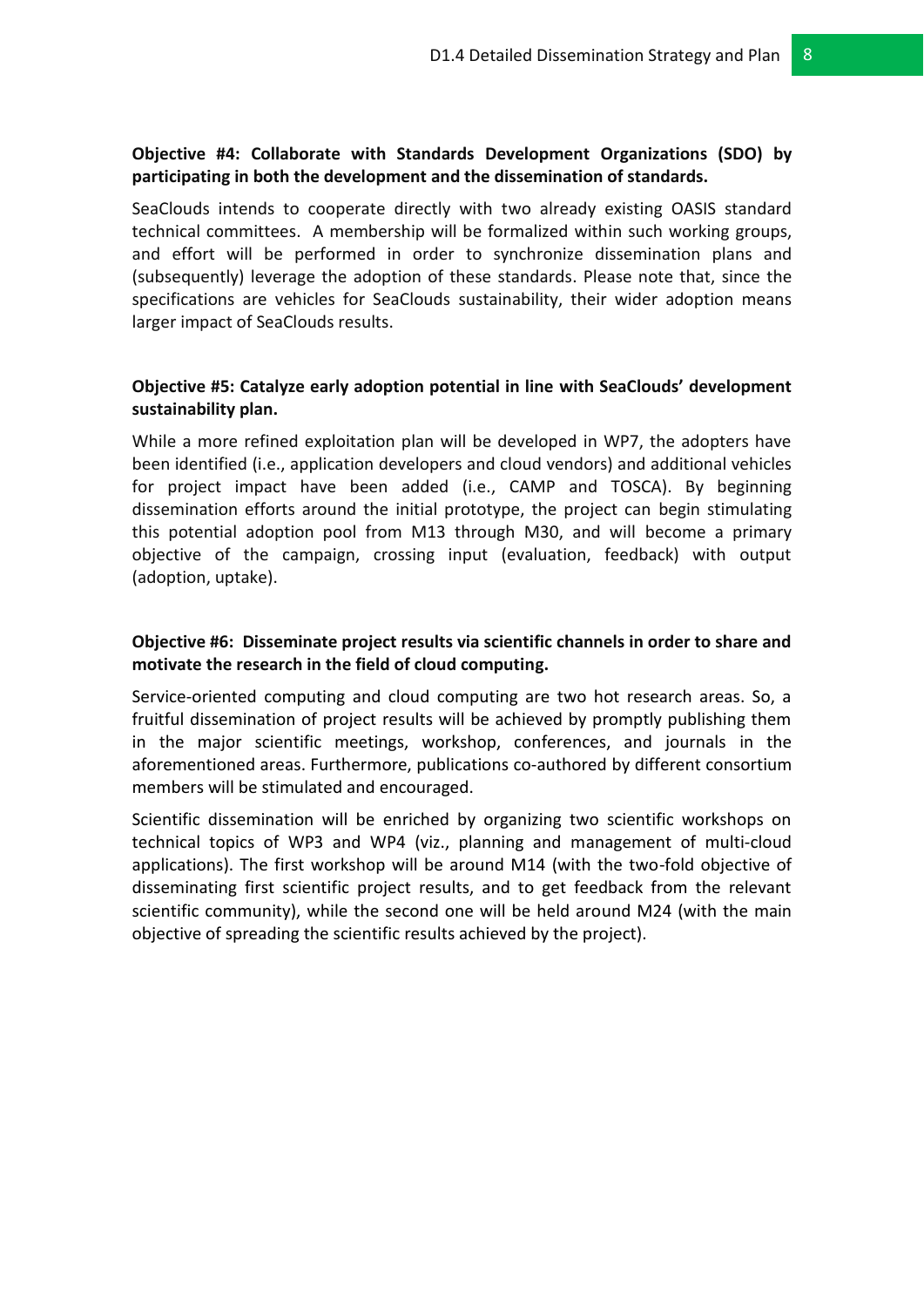# <span id="page-8-0"></span>**3. Target Audiences**

The heterogeneity of IaaS and PaaS offerings adds a set of challenges (such as bursting, hybrid (private/public), brokerage and federation) which slows the rise of multi-cloud models. Nevertheless, a lot of people are interested in the high potential of future multi-cloud scenarios. These people will leverage of SeaClouds' results and can be (subsequently) indicated as audiences to be targeted.

From the vendor perspective, interoperability is being addressed to some extent with the push of industry-backed standard. Nevertheless, such a quickly moving landscape often falls back to "de-facto" standards recognized by large first-mover providers. From the application developer viewpoint, the interoperability issue is not addressed. Since multi-cloud scenarios are not yet widely available (apart from some emerging hybrid private/public solutions), wait and see which solutions will become standard. However, these up and coming scenarios will create a demand for more complex applications that can indeed leverage this diversity for better business SaaS-oriented value (i.e., exploiting the strengths and weaknesses of different offerings for particular components of the application).

#### *How can we face the interoperability issue?*

SeaClouds will support the development and the deployment of complex applications across several, heterogeneous clouds by providing a framework which will manage cloud applications in a standardized way (so to avoid vendor lock-in). Among its main features, we can emphasize:

- support for application deployment and migration to different providers,
- management, monitoring and verification of underlying providers,
- increased availability and higher security,
- better performance and cost optimization,
- low impact on the code, and
- user-friendly interface.

#### <span id="page-8-1"></span>**3.1. Cloud Demand: Application Developers and Service Providers**

With current cloud technologies, if a developer needs to migrate a service from one platform to another, she has to do it manually. Since current cloud technologies suffer from a lack of standardization, such process is costly, cumbersome and requires a certain quantity of down-time. This implies that when no down-time is allowed the migration is in turn not feasible. As a result, cloud based applications or services are often tied to a specific cloud offering. Thus, the possibility of designing and delivering new services becomes severely restricted, affecting not only business growth but also innovation capabilities.

The above mentioned issue makes the application developers and the (emerging) cloud providers the main customers of the offer of SeaClouds.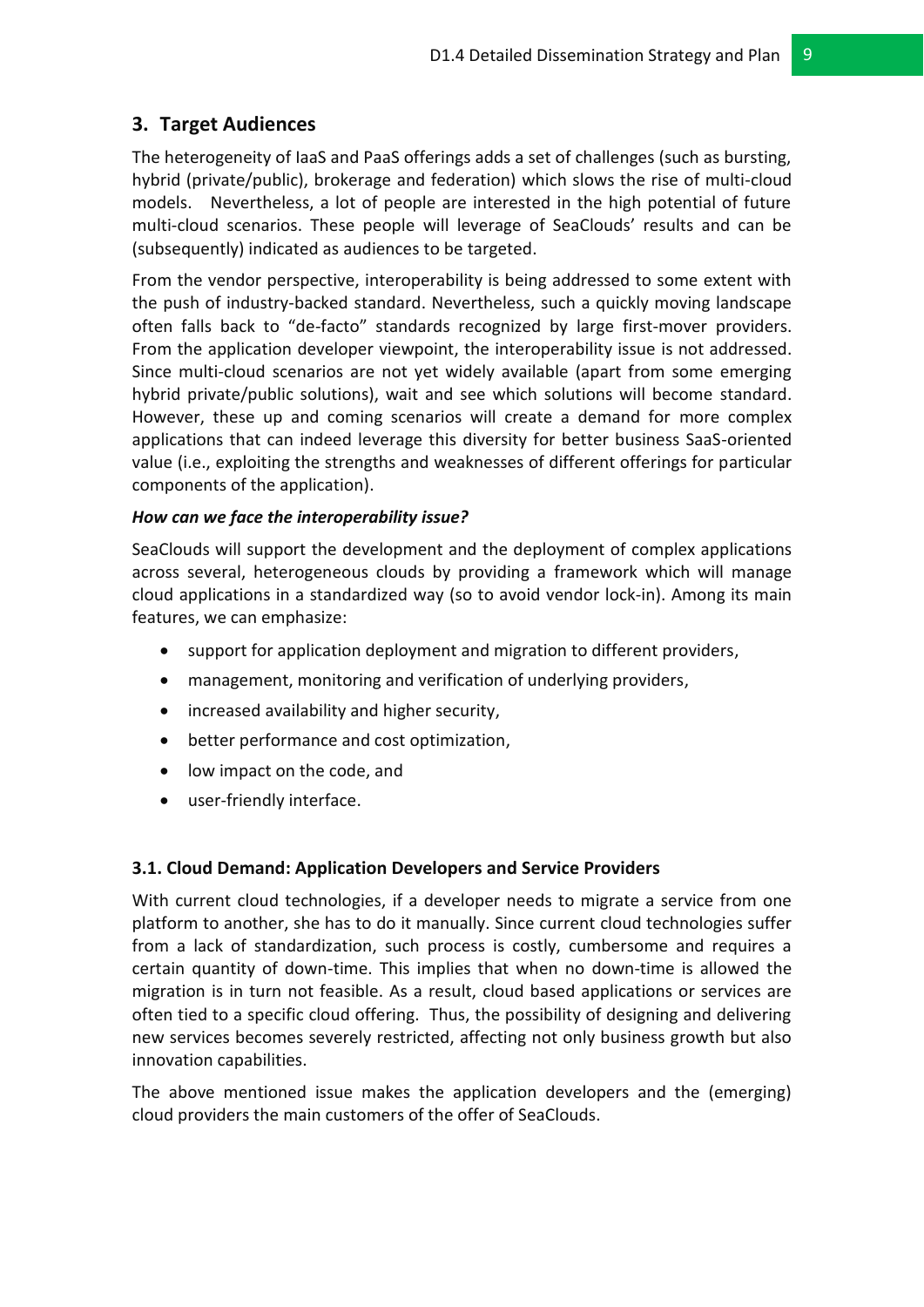SeaClouds tackles the problem of deploying and managing, in an efficient and adaptive way, complex multi-services applications over technologically heterogeneous clouds. From the developer's standpoint, SeaClouds will offer the possibility to access to computing resources in a dynamic, flexible and scalable manner, regardless of the underlying cloud provider(s).

SeaClouds provides more benefits than only reducing the vendor lock-in. It will accelerate the development and deployment of new services, by giving developers and/or service providers the capability of offering a richer and more reliable portfolio. Thanks to its seamless distribution over several PaaS, developers will be able to design and deliver innovative services taking advantage of:

- higher availability
- higher security
- higher throughput
- higher scalability

At the same time, SeaClouds will help to reduce the cloud computing´s adoption barrier, easing the entry the new providers. This will multiply the range of offerings in the market, and therefore, their quality.

#### <span id="page-9-0"></span>**3.2. Cloud Supply: IaaS and PaaS Providers**

In the last years, numerous and heterogeneous providers have come into the cloud scene by offering a truly diverse range of SaaS, IaaS and PaaS solutions.

However, the main Cloud market is controlled by giant IT vendors, who monopolize it and impede smaller players to join the game. Thus, the restrictions imposed by these vendors, force customers to adapt to the dominant provider and, therefore, reduce their contracts of the contracts of the contracts of the contracts of the contracts of the contracts of the contracts of the contracts of the contracts of the contracts of the contracts of the contracts of the contracts of

For instance, if a given developer wants to access the cloud but there are no providers fulfilling all the requirements, she would need to distribute its content (data, applications, services, etc.) among different offerings. The existing lack of interoperability between providers makes it unachievable and keeps these potential customers off the cloud. It also punishes those smaller providers that rely on differentiation instead of everything-covered offerings that are beyond their resources.

Thanks to the SeaClouds' orchestrator, providers will be able to leverage interoperability as a competitive advantage in a new demand for multi-cloud scenarios. It will also facilitate more efficient PaaS offerings. Furthermore, SeaClouds added-value capabilities (e.g., SLA monitoring, auditing options) will make customer benefit of better performance-cost ratios.

SeaClouds potential impact is unforeseeable. From the technical viewpoint, all developers, providers, and individuals will have a level of cloud control which was unimaginable a few years ago. From the business standpoint, SeaClouds will impact by enabling new business models.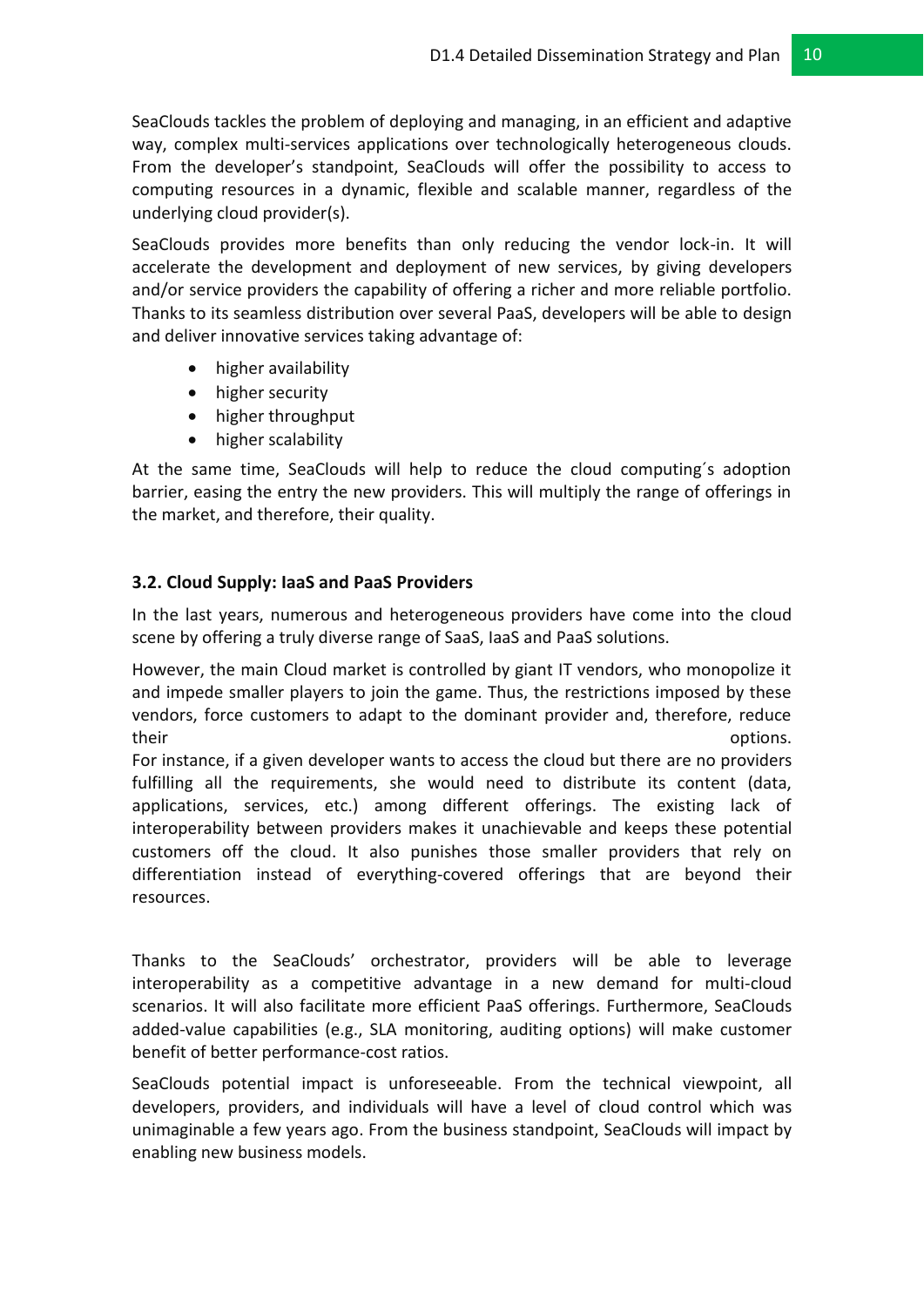#### <span id="page-10-0"></span>**3.3. Standard Development Organizations (SDOs)**

SeaClouds will establish a mutually beneficial relationship with the standard bodies. Since it will be developed according to emerging standards, SeaClouds will get constant feedback from their users and, at the same time, will contribute to their dissemination and evolution. The main standards on which SeaClouds will rely are reported in the following paragraphs.

*Cloud Application Management for Platforms:* CAMP aims at defining a harmonized API, models, mechanisms and protocols for the self-service management (provisioning, monitoring and control) of applications in a PaaS, independently of the cloud provider. SeaClouds intends to actively contribute to the standardization effort of CAMP both by implementing a CAMP-compliant interface towards PaaS providers for management, and by contributing review proposals that will possibly emerge while specifying properties of SeaClouds orchestrations, adaptation and monitoring.

*Topology and Orchestration Specification for Cloud Applications:* TOSCA aims at enhancing the portability of cloud applications and services. The main aim of TOSCA is to enable the interoperable description of application and infrastructure cloud services, the relationships between parts of the service, and the operational behavior of these services, independently from the cloud provider. By increasing service and application portability in a vendor-neutral ecosystem, TOSCA aims at enabling portable deployment to any compliant cloud, smoother migration of existing applications to the cloud, as well as dynamic, multi-cloud provider applications. SeaClouds will exploit the TOSCA specification to drive the design of the model for specifying cloud service orchestrations in SeaClouds. In doing so, SeaClouds might actively contribute to the standardization effort of TOSCA, by contributing review proposals that will emerge while trying to devise TOSCA-compliant instances of the SeaClouds service orchestration model. On the other hand, SeaClouds will also focus on developing functionalities that are deliberately out of scope of TOSCA to solve the issues about policies for the dynamic management of service orchestrations.

#### <span id="page-10-1"></span>**3.4 Research Communities**

SeaClouds will mainly target the following research communities.

*Cloud application developers***:** SeaClouds will let developers deploy their application over multiple, heterogeneous cloud platforms. In order to make developers aware of such a possibility, the corresponding research community must (and will) be targeted.

*Cloud providers***:** Since SeaClouds will allow the deployment of complex application over multiple clouds (and contributes to reduce the vendor lock-in problem), it will deeply influence the Cloud market (making small European cloud provider emerging and leveraging concurrence). So, the cloud provider research community will be targeted so as to make them concentrating (part of) their research on how to benefit from multi-cloud.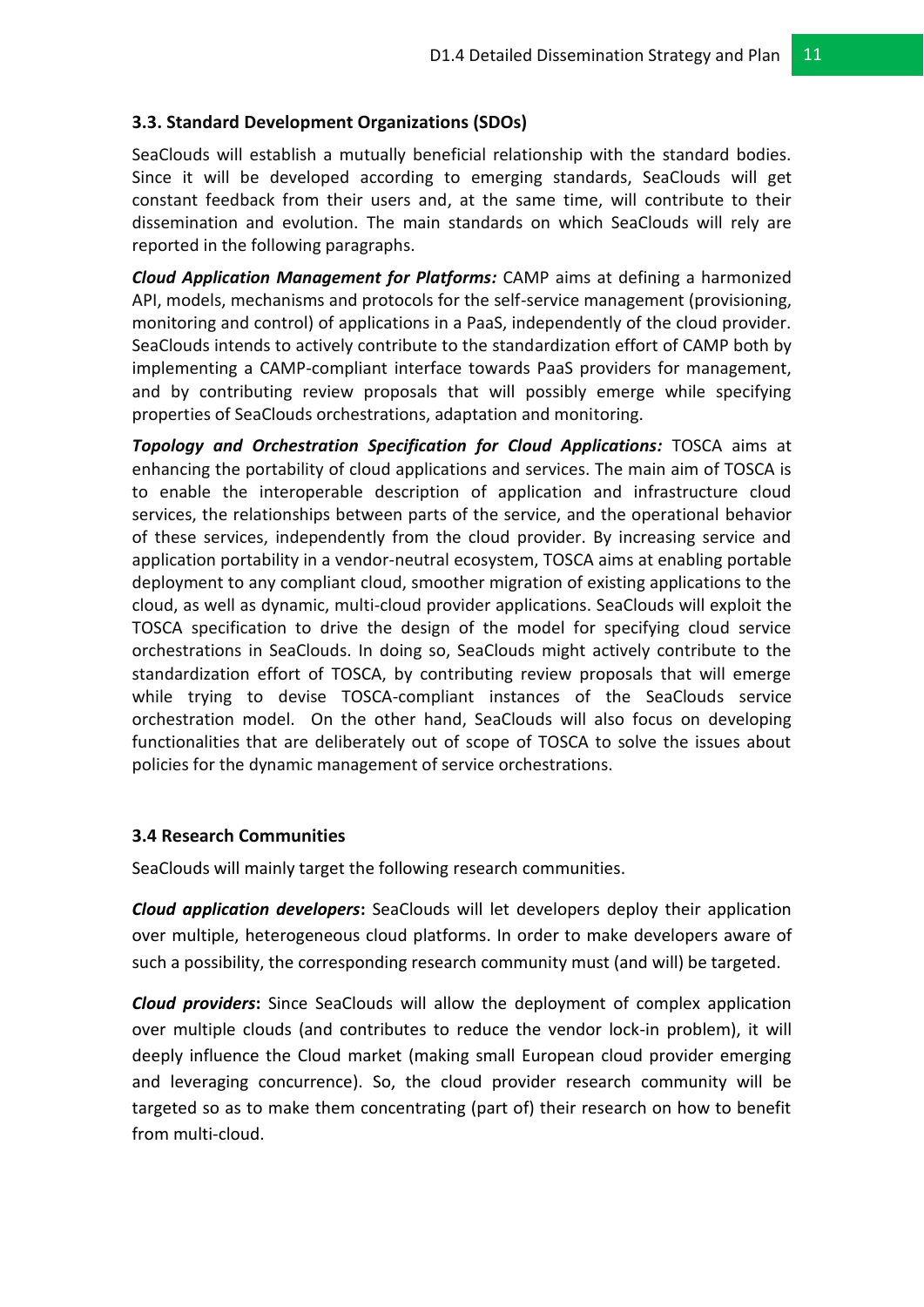*Standardization groups***:** Since SeaClouds architecture will be aligned with major standards for cloud interoperability (e.g., Cloud Application Management for Platform, Topology and Orchestration Specification for Cloud Applications), it will aim at influencing these standards. So, the corresponding standardization groups (e.g., OASIS TOSCA TC, OASIS CAMP TC) will be targeted by the scientific dissemination. Furthermore, service orchestration standards (e.g., OASIS WS-BPEL, BPMN) will be also used to describe the specification of the planned orchestration. Thus, SeaClouds will promote all the aforementioned standards in research and industrial communities.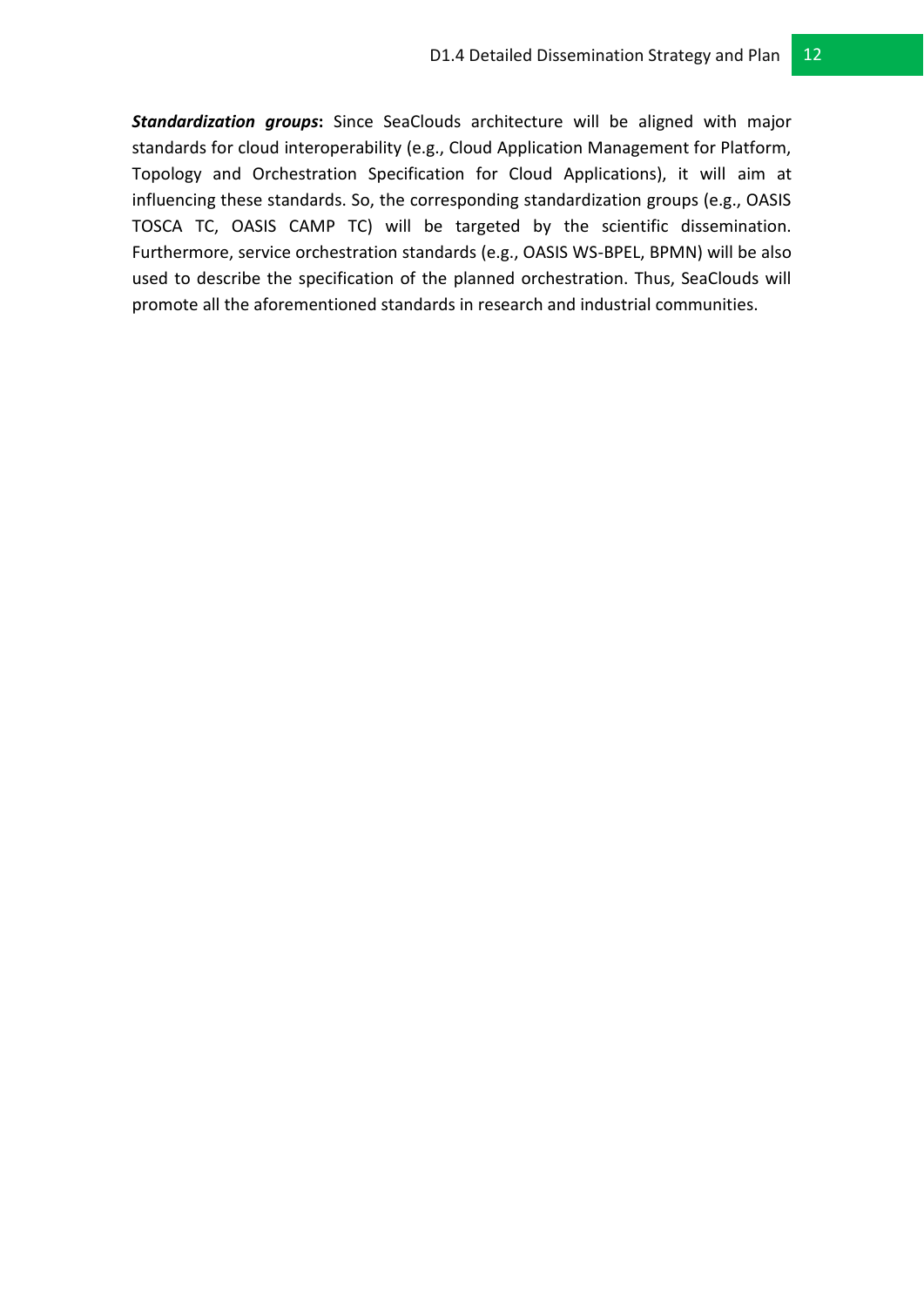# <span id="page-12-0"></span>**4. SeaClouds' Assets to Disseminate**

With the target audiences (stakeholders) of the project identified, the dissemination plan has matched priorities of the larger assets to those that would have greater interest (Table 2). This is to not limit the dissemination to each interested party, but simply to focus future messaging, material and collaboration.

|                                                | Cloud<br>Providers | Service<br>Providers | Application<br>Developers | <b>Standards</b><br><b>Bodies</b> | Research<br>communities |
|------------------------------------------------|--------------------|----------------------|---------------------------|-----------------------------------|-------------------------|
| SeaClouds<br>Architecture                      |                    |                      |                           |                                   |                         |
| SeaClouds IDE                                  |                    |                      |                           |                                   |                         |
| Standardized<br><b>Metrics</b>                 |                    |                      |                           |                                   |                         |
| Automated<br>Auditing &<br>Execution<br>Engine |                    |                      |                           |                                   |                         |
| Unified<br>Management<br>API                   |                    |                      |                           |                                   |                         |
| Cloud App<br>Dashboard                         |                    |                      |                           |                                   |                         |

<span id="page-12-1"></span>**Table 2 SeaClouds' assets to disseminate.**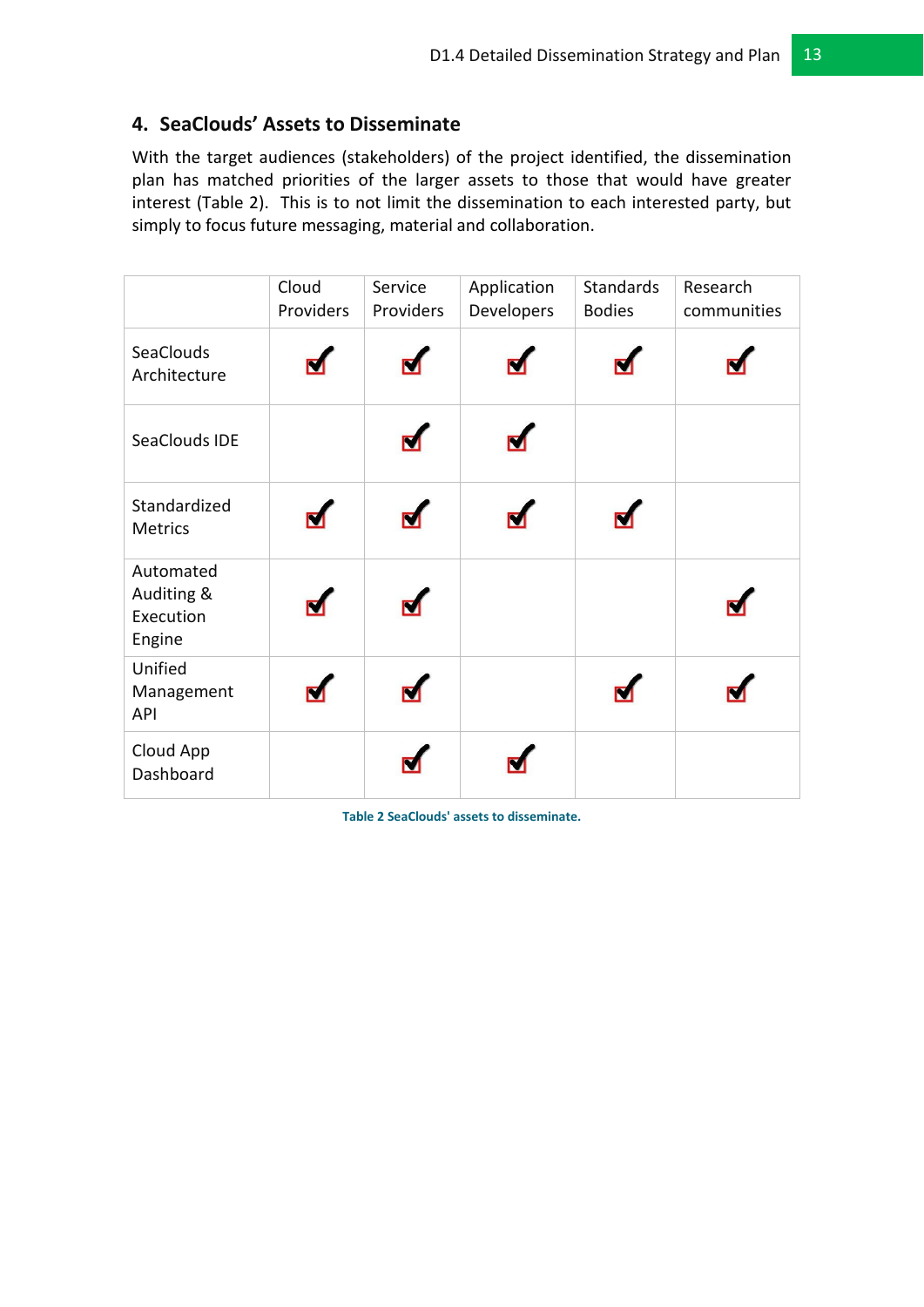# <span id="page-13-0"></span>**5. Dissemination Activities**

The SeaClouds consortium will perform various activities in order to properly disseminate the project's results to the target audiences identified above. The plan includes ambitious web strategies, hosted workshops, (scientific/industrial) event participations, and various supporting material.

#### <span id="page-13-1"></span>**5.1 Web Strategy**

SeaClouds will focus its web strategy on the following pillars:

- project website [\(http://www.seaclouds-project.eu/\)](http://www.seaclouds-project.eu/),
- GitHub account,
- social media, and
- online media channels.

#### <span id="page-13-2"></span>**5.1.1. Project Website**

The project website acts as its primary online footprint, going through various iterations itself to match the evolution of the project:

- **Phase 1 Design and Architecture:** Before the tangible assets become available, the project website acts as a high-level overview of the project itself, mostly oriented towards fellow researchers.
- **Phase 2 Initial Release:** As the project moves into a transition with its initial releases, the website will become crucial to disseminate the produced assets (e.g., by highlighting GitHub access and prototype availability). Content will also be significantly updated to make it focus on the values and benefits proposed by the SeaClouds assets (in addition the project's objectives themselves).
- **Phase 3 Uptake:** Once the initial release will become available, in order to leverage its uptake and adoption, there will be a split of the website: a dedicated "Product" site will accompany the original project's site (which in turn will become more research-oriented). In this way the website will provide a more detailed overview of the achievements and will serve as an easy landing page to jump to the product site (which highlights the open source releases for developers, vendors and SDO's).

## <span id="page-13-3"></span>**5.1.2. GitHub**

As already mentioned in the report, the project will use transparent, open source development since the start of the development. More precisely, the GitHub account [\(https://github.com/SeaCloudsEU\)](https://github.com/SeaCloudsEU) will be crucial for the SeaCloud's online strategy. Furthermore, the GitHub account will also feature a SeaClouds' wiki which consolidates the software and content that the developer needs to get the SeaClouds components up and running.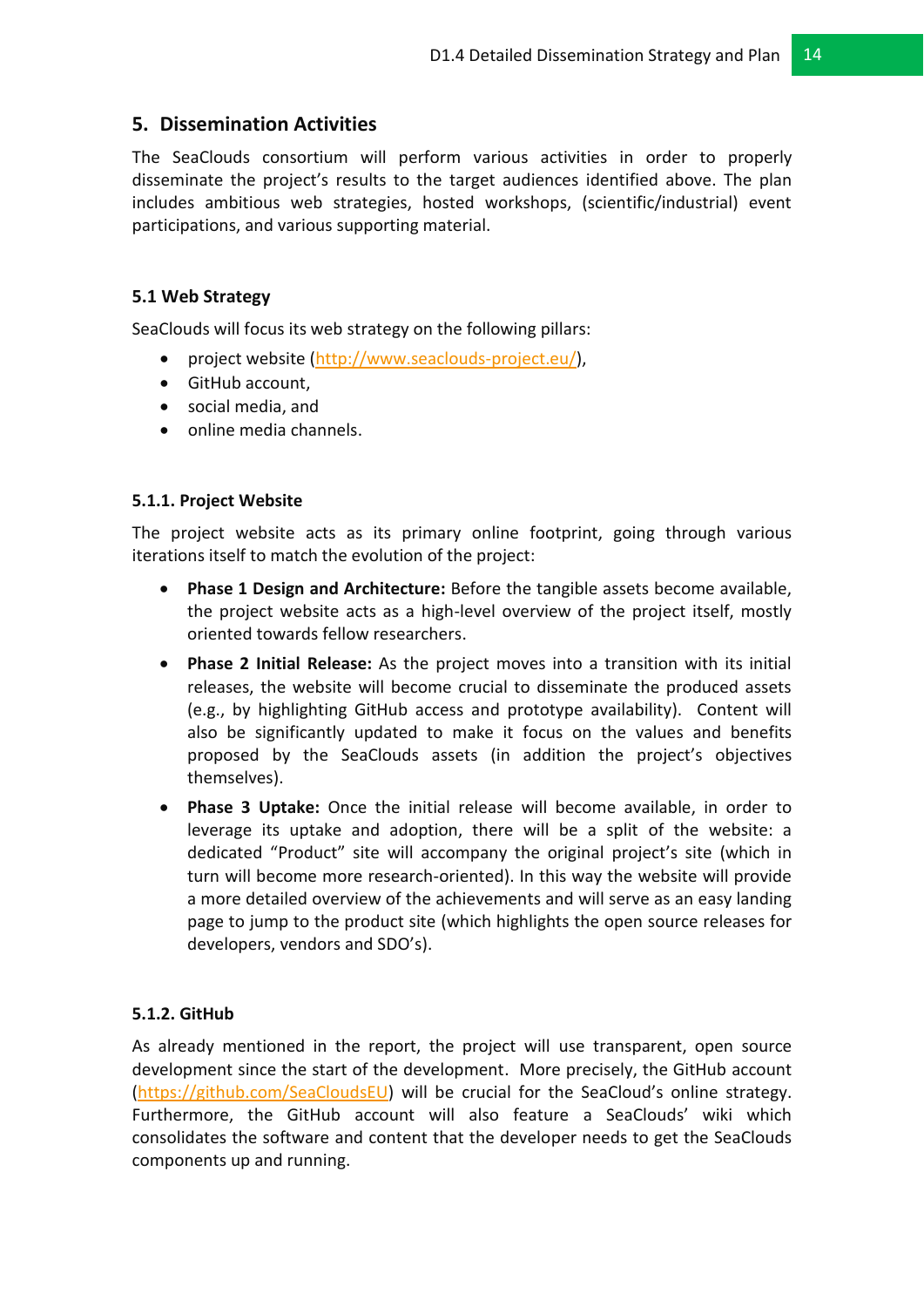#### <span id="page-14-0"></span>**5.1.3 Social Media**

To accompany a traditional web strategy, SeaClouds will also exploit Twitter, LinkedIn and Facebook social media. Twitter will be used as a primary feed for disseminating projects' news and announcements. LinedIn and Facebook (Figure 2) will be used to point to the information disseminated through the project Web site, GitHub and Twitter.



**Figure 2 SeaClouds' page on Facebook (proposal)**

<span id="page-14-3"></span>Finally, tools like YouTube or Ted.com could also be used as an additional media channel for the distribution of the audiovisual material.

#### <span id="page-14-1"></span>**5.1.4. Online Media Channels**

The activity of SeaClouds within media channels will be mainly focused on online news sites (possibly oriented towards cloud stakeholders), popular blogs and developer forums.

These outlets will be used for announcements of the project (particularly during its milestones) in order to meet the previously stated objectives of the dissemination strategy. Please note that the SeaClouds consortium shall leverage a "viral" effect: multiple channels will be approached with each announcement, and the web dynamic of cross-coverage blog postings will help expand reach.

Meanwhile, participation in developer forums will act as a conduit to recruit early users in the evaluation program.

SeaClouds will also create a public mailing list for the dissemination of the project activities, to allow everyone interested in the project to join ongoing discussions and access past discussions.

#### <span id="page-14-2"></span>**5.2 Events**

The SeaClouds consortium identifies in the face-to-face dissemination and networking the main dissemination mean. According to that, the project will host its own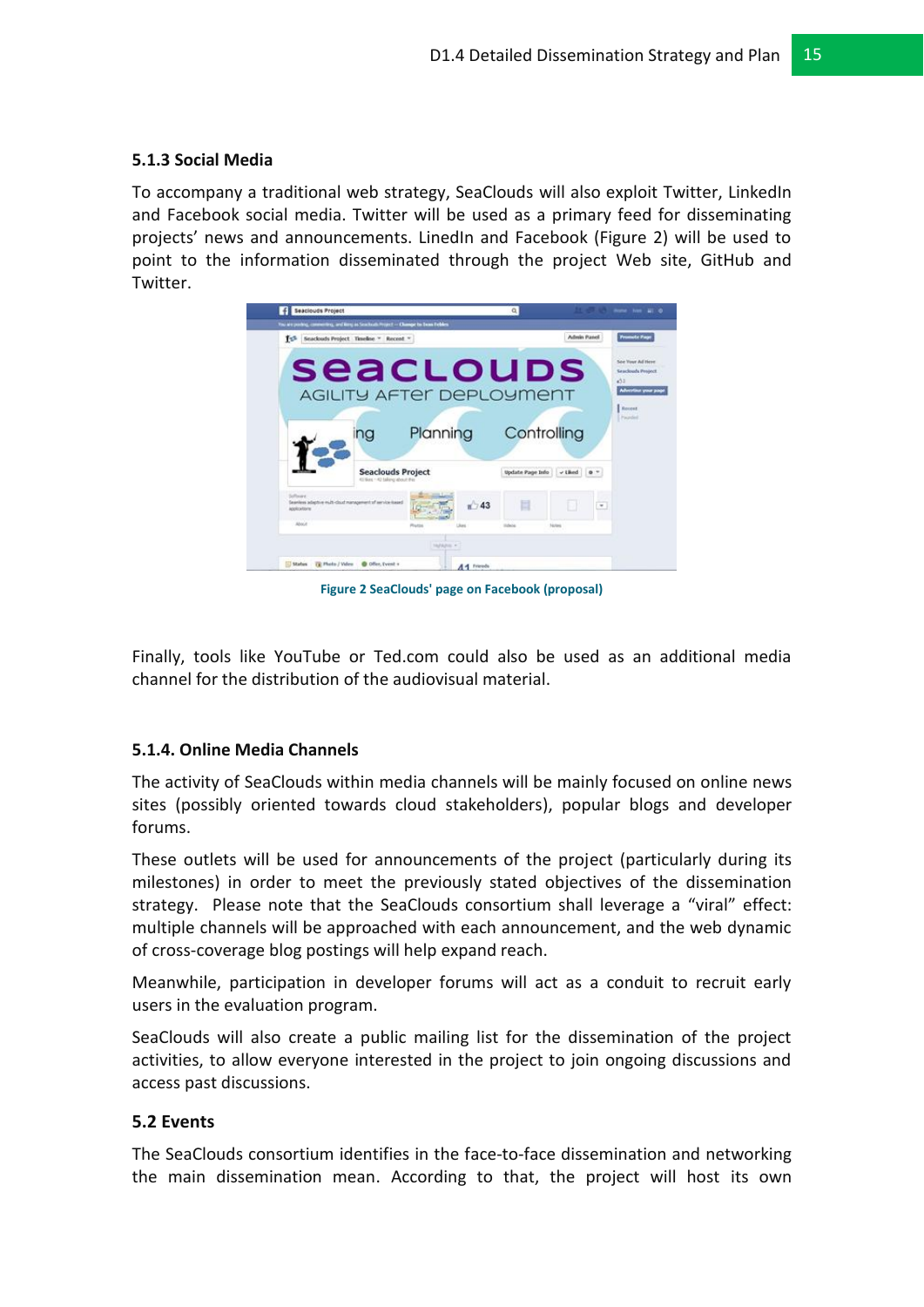workshops and project members will be attending a variety of industrial and scientific conferences.

Please note that the ideal venues for showcasing the SeaClouds' assets (such as product demos, conference talks, etc.) cannot be exactly known at the time of writing this first dissemination report. However, the project consortium recognizes the ideal profiles of such events, and mentions examples below.

#### <span id="page-15-0"></span>**5.2.1. Industrial Events**

The Project consortium members will attend a wide range of industrial events. It is worth noting that the main focus on such events will be after the release of the SeaClouds' initial prototypes (at the end of Year 1) with the aid of hands-on demo experiences which match the expectations of event participants. Chosen venues will be focused on attendance of the project stakeholders (viz., application developers and cloud IaaS/PaaS vendors).

These venues will also be crucial to push additional feedback into the secondary development cycles of the project, as this is best gathered with a tangible approach (i.e., demo, tutorial, GitHub code) rather than a more static asset (i.e., public deliverable).

#### <span id="page-15-1"></span>**5.2.2. Scientific Conferences**

Since service-oriented and cloud computing are two hot research areas, many scientific conferences can be attended in order to both enrich consortium knowledge and disseminate SeaClouds.

In the following, we will list a non-exhaustive set of the conferences which the consortium aims to attend. Since new conferences will appear yearly, such a list will be extended/updated with each dissemination report deliverable.

- *INTERNATIONAL CONFERENCE ON SERVICE ORIENTED COMPUTING (December 2014):* ICSOC is the prime forum for academics and industry researchers and developers to report and share groundbreaking works in service oriented computing. It brings together scientists, engineers, and practitioners from multiple disciplines to focus on service-oriented, cloud-based innovative for the 21st century enterprises.
- *EUROPEAN CONFERENCE ON SERVICE-ORIENTED AND CLOUD COMPUTING (Manchester, UK - September 2014):* ESOCC is the premier conference on the advances in the state of the art and practice of Service-Oriented Computing and Cloud Computing.
- *INTERNATIONAL CONFERENCE ON SOFTWARE ENGINEERING (Florence, Italy - May 2015):* ICSE is the premier software engineering conference, providing a forum for researchers, practitioners and educators to present and discuss the most recent innovations, trends, experiences and concerns in the field of software engineering.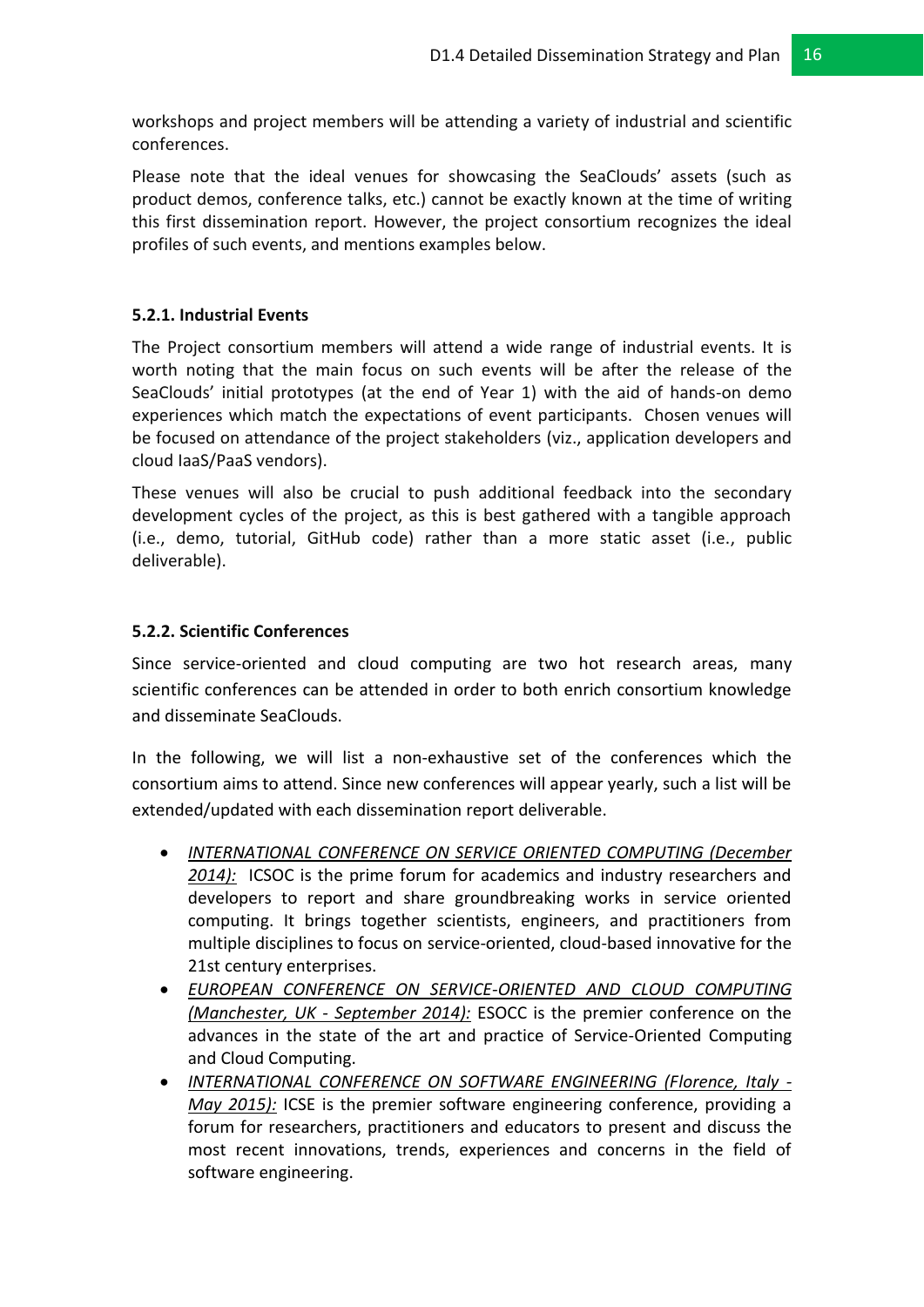- *IEEE WORLD CONGRESS ON SERVICES (June/July 2015):* IEEE World Congress on Services aims to serve as a federation to host the following five theme topic conferences to explore the deep knowledge space of Services Computing in different directions:
- *INTERNATIONAL CONFERENCE ON CLOUD COMPUTING AND SERVICES SCIENCE (Barcelona, Spain - April 2014):* CLOSER focuses on the emerging area of Cloud Computing, inspired by some latest advances that concern the infrastructure, operations, and available services through the global network. The conference is nevertheless not about the union of these two (already broad) fields, but about Cloud Computing where we are also interested in how Services Science can provide theory, methods and techniques to design, analyze, manage, market etc.
- *IBERO-AMERICAN CONFERENCE ON SOFTWARE ENGINEERING (Pucon, Chile - April 2014):* CIbSE event is a reference in the field of Software Engineering, with the participation of a vibrant Latin American community that is dedicated to research in an area vital to the global economy. Conceived as a space dedicated to the dissemination of research results and activities of the ibero-american community, encourages dialogue between scientists, educators, professionals, students and software industry.
- *INTERNATIONAL WORKSHOP ON ADAPTIVE SERVICES FOR THE FUTURE INTERNET (September 2014):* WAS4FI addresses different aspects of adaptive Future Internet applications, emphasizing the importance of governing the convergence of contents, services, things and networks in order to achieve building platforms for efficiency, scalability, security and flexible adaptation.
- *SOFTWARE ENGINEERING AND TECHNOLOGY OF SOFTWARE DEVELOPMENT (Almeria, Spain - September 2014):* SISTEDES conferences are a Spanish national scientific and technical event on software engineering and technologies, which includes: CONFERENCE ON SOFTWARE ENGINEERING AND DATABASES (JISBD), CONFERENCE ON PROGRAMMING AND LANGUAGES (PROLE), and CONFERENCE ON SERVICE SCIENCE AND ENGINEERING (JCIS).
- *INTERNATIONAL CONFERENCE ON CLOUD COMPUTING (Alaska, USA - June/July 2014):* CLOUD 2014 is the flagship theme-topic conference for modeling, developing, publishing, monitoring, managing, delivering XaaS (everything as a service) in the context of various types of cloud environments.
- *IEEE INTERNATIONAL CONFERENCE ON SERVICES COMPUTING (June/July 2014 - Anchorage, Alaska, USA):* SCC 2014 is the flagship theme-topic conference for services innovation lifecycle that includes enterprise modeling, business consulting, solution creation, services orchestration, services optimization, services management, services marketing, business process integration and management.
- *COMPARCH (Lille, France - June/July 2014):* CompArch is a federated conference series bringing together researchers and practitioners from Component-Based Software Engineering and Software Architecture.
- *IEEE CONFERENCE ON REQUIREMENT ENGINEERING (Karlskrona, Sweden - August 2014):* RE conference series is the premier international forum for researchers, industrial practitioners, educators, and students to present and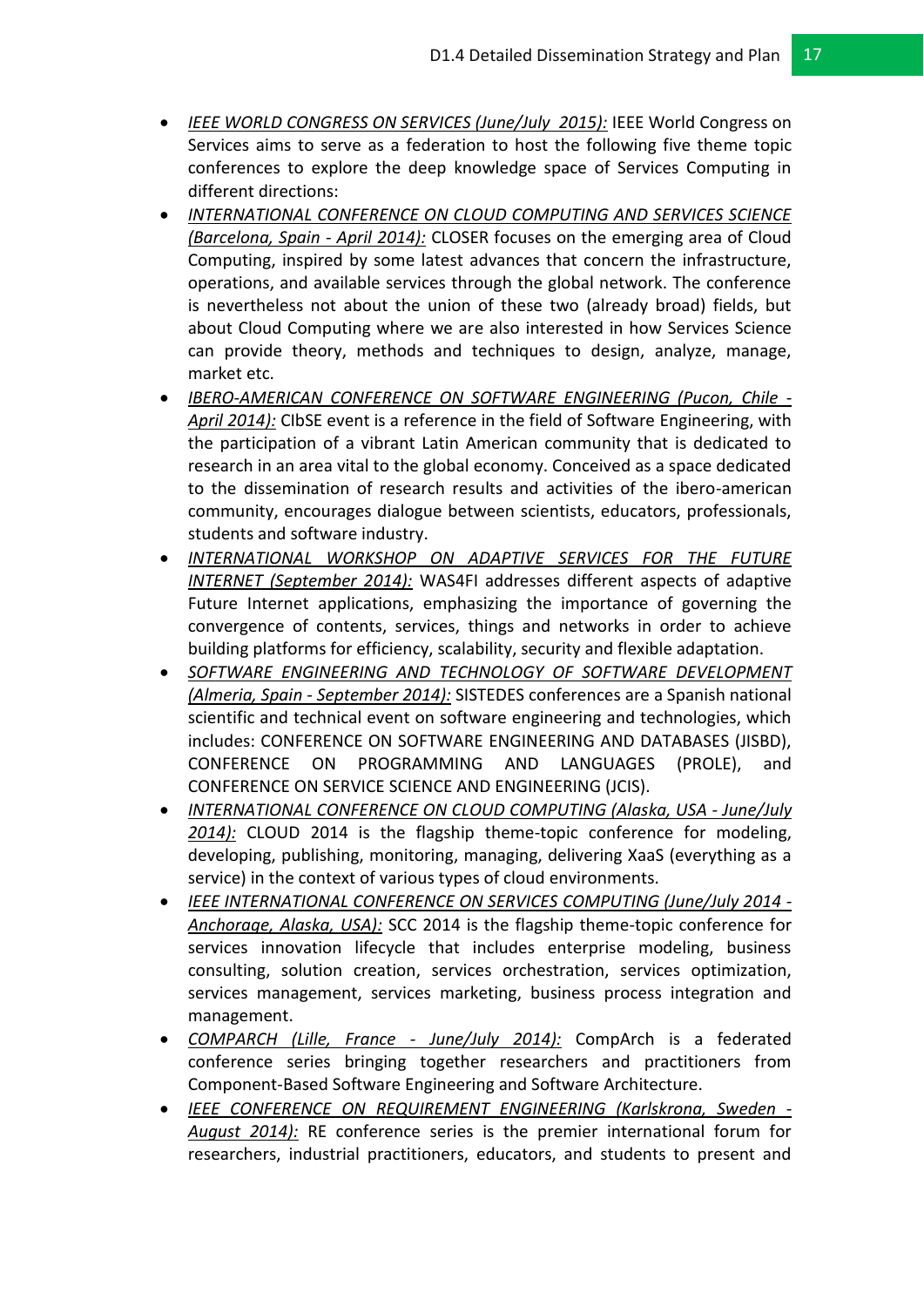discuss the most recent innovations, trends, experiences, results and challenges in the field of RE.

- *IEEE/ACM INTERNATIONAL CONFERENCE ON AUTOMATED SOFTWARE ENGINEERING (Västerås, Sweden - September 2014):* The IEEE/ACM ASE conference series is one of the world's premier Software Engineering conferences.
- *INTERNATIONAL CONFERENCE ON SOFTWARE ENGINEERING (Hyderabad, India - May/June 2014):* ICSE, the International Conference on Software Engineering, is the premier software engineering conference, providing a forum for researchers, practitioners and educators to present and discuss the most recent innovations, trends, experiences and concerns in the field of software engineering.
- JOINT MEETING OF THE EUROPEAN SOFTWARE ENGINEERING CONFERENCE *AND THE ACM SIGSOFT SYMPOSIUM ON THE FOUNDATIONS OF SOFTWARE ENGINEERING (Bergamo, Italy - August/September 2014):* ESEC/FSE 2015, the joint meeting of the European Software Engineering Conference and the ACM SIGSOFT Symposium on the Foundations of Software Engineering, is an internationally renowned forum for researchers, practitioners, and educators to present and discuss the most recent innovations, trends, experiences, and challenges in the field of software engineering.

#### <span id="page-17-0"></span>**5.2.3. SeaClouds-Hosted Activities**

As previously mentioned, in addition to the participation in key industry and scientific events, SeaClouds will also host various activities. Most of these activities will be held within the second year of the project, since they depend heavily on the availability of prototypes (for a tangible showcase of SeaClouds stakeholder value and research results). This implies that such activities will get the concrete venues in the first dissemination report (when the event and conferences of the last quarter of 2014 and of the first/second quarter of 2015 will be announced).

In the following we will summarize the activities that will be held by the SeaClouds consortium.

- **Two Scientific Workshops**: The SeaClouds consortium will organize two scientific workshops on technical topics of WP3 and WP4 (viz., planning and management of multi-cloud applications). The first workshop will be organized by UPI around M14 (with the two-fold objective of disseminating first scientific project results, and to get feedback from the relevant scientific community), while the second one will be held by UMA around M24 (with the main objective of spreading the scientific results achieved by the project). We plan to hold both workshops in conjunction with the yearly edition of ESOCC (European Conference on Service-Oriented and Cloud Computing).
- **Industry Expo Booth**: The rental of booth spaces (within industrial expos) will make cloud vendors, application developers and service providers very close to the SeaClouds consortium. In such a perspective, the ideal conference for booth space renting is the Cloud Expo Europe (which is yearly hold in London).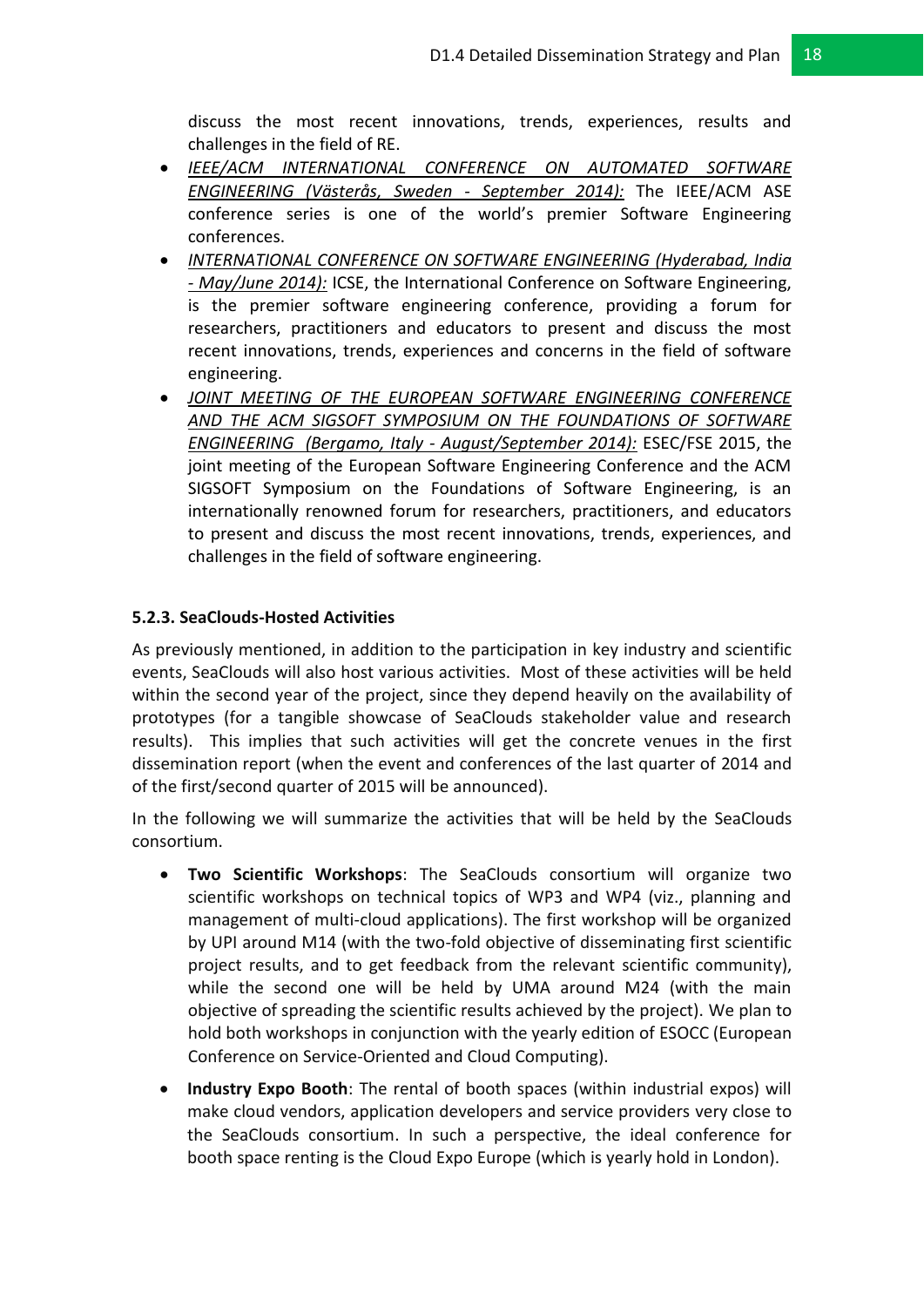- **Developer Conference Tutorial**: A tutorial of the initial prototype will be shown at some developer conferences in order to get hands-on feedback (which will synchronize dissemination with evaluation goals).
- **Cloud Vendor Workshop**: The project will leverage of its collaboration with CAMP and TOSCA Technical Committees to provide a workshop with the key cloud providers (such as RedHat, Oracle, Rackspace, etc.) to bolster the vendorside adoption goals of SeaClouds multi-cloud enabling assets.
- **Webinar**: A webinar participation (e.g. BrightTALK) will connect SeaClouds to those stakeholders who cannot be physically reached.

#### <span id="page-18-0"></span>**5.3. Publications**

In this section we shall provide an overview of the scientific papers (Section 5.3.1) and the whitepapers (Section 5.3.2) which the SeaClouds consortium aims to publish.

#### <span id="page-18-1"></span>**5.3.1. Scientific Papers**

Since the consortium is strongly motivated to contribute to the scientific community, it aims at disseminating the project result by publishing them on the main journals/conferences about service-oriented and cloud computing.

The consortium aims at disseminating first the objectives of the project by means of 1 or 2 scientific papers. According to that, consortium members have already submitted two dissemination papers to the "ACM SIGSOFT Software Engineering Notes" and the "CibSE '14 conference".

For each scientific result, the consortium plans to produce 1 or 2 conference papers (one for the preliminary and one for the final result) to be submitted to high-quality venues (e.g., ESOCC, ICSE, ICSOC). Following is the list of topics in which the consortium expects to obtain the more interesting results:

- *SeaClouds' planning strategy*,
- *SeaClouds' monitoring*,
- *SeaClouds' reconfiguration policy*, and
- *Overall results of the project.*

We also plan to submit consolidated versions of the papers to well-reputed international journals such as: IEEE Transactions On Services Computing, IEEE Transactions On Software Engineering (TSE), ACM Transactions On Software Engineering And Methodology (TOSEM), Science Of Computer Programming (SCP), Information And Software Technology (IST), International Journal Of Web Services Research (JWSR), Journal Of Cloud Computing (JCC), International Journal Of Cloud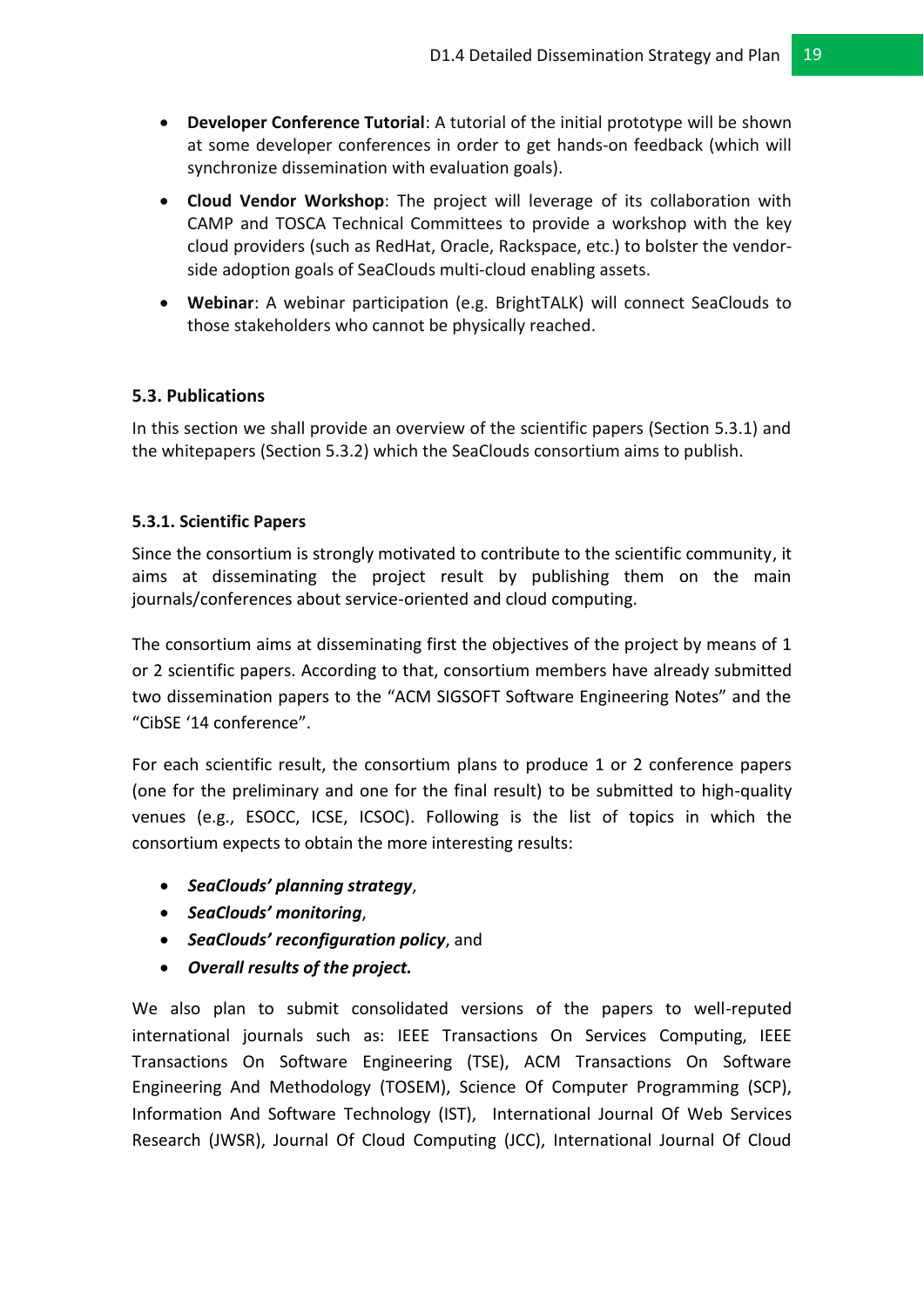Computing (IJCC), ACM Transactions On Internet Technology (TIT), Elsevier Journal Of System And Software (JSS).

#### <span id="page-19-0"></span>**5.3.2. Whitepaper Series**

The SeaClouds consortium will publish four whitepapers within the course of the project:

- 1. **SeaClouds Open Reference Architecture Whitepaper:** A comprehensive architecture and design for the SeaClouds platform will be delivered, as the result of analyzing the requirements and design the SeaClouds platform. We are planning, as dissemination activity, provide a technical white paper about the SeaClouds product with a detailed overview of the SeaClouds open reference architecture available with a detailed description of the required features to use the SeaClouds platform.
- 2. **Standards-related Whitepaper:** Around M12 of the project (September 2014), a technical whitepaper regarding SeaClouds, CAMP and TOSCA will be published. It will explain the SeaClouds' architecture, the synergy with the specifications and some future work.
- 3. **Business-related Whitepaper:** Around M16 of the project (February 2015), depending on the initial prototype and exploitation deliverables of the project, a business-oriented whitepaper will be released to present the adoption benefits of SeaClouds (in time for the rise in industry-targeted dissemination). This will then be updated at the end of the project to match the updates to the global exploitation plan.
- 4. **Project Summary Whitepaper:** A high level project overview, released at the end of the project, will promote the most mature version of the SeaClouds assets. This document will be a combination of both technical and business advantages and will be released with the final version of the prototype.

## <span id="page-19-1"></span>**5.4. Supporting Material**

A wide range of support dissemination material will be published in order to enforce the previously mentioned dissemination activities.

- *Press releases*: 3 online news announcements will be made, synchronized with the project milestones.
	- $\circ$  A first one will be released during the six first months of the project, to raise awareness of SeaClouds and its objectives
	- o A second one to announce the availability of the first prototype
	- o A final release will take place when the final project is available
- *Newsletters*: 5 newsletters (every 6 months) will be published to summarize project progress, preview upcoming activities and highlight initial results.
- *Videos*: The project will create two videos in the project lifetime:
	- o a screencast based on the M12 prototype
	- o a video summary of the SeaClouds "solution", created towards the end of the project to promote the final releases of the assets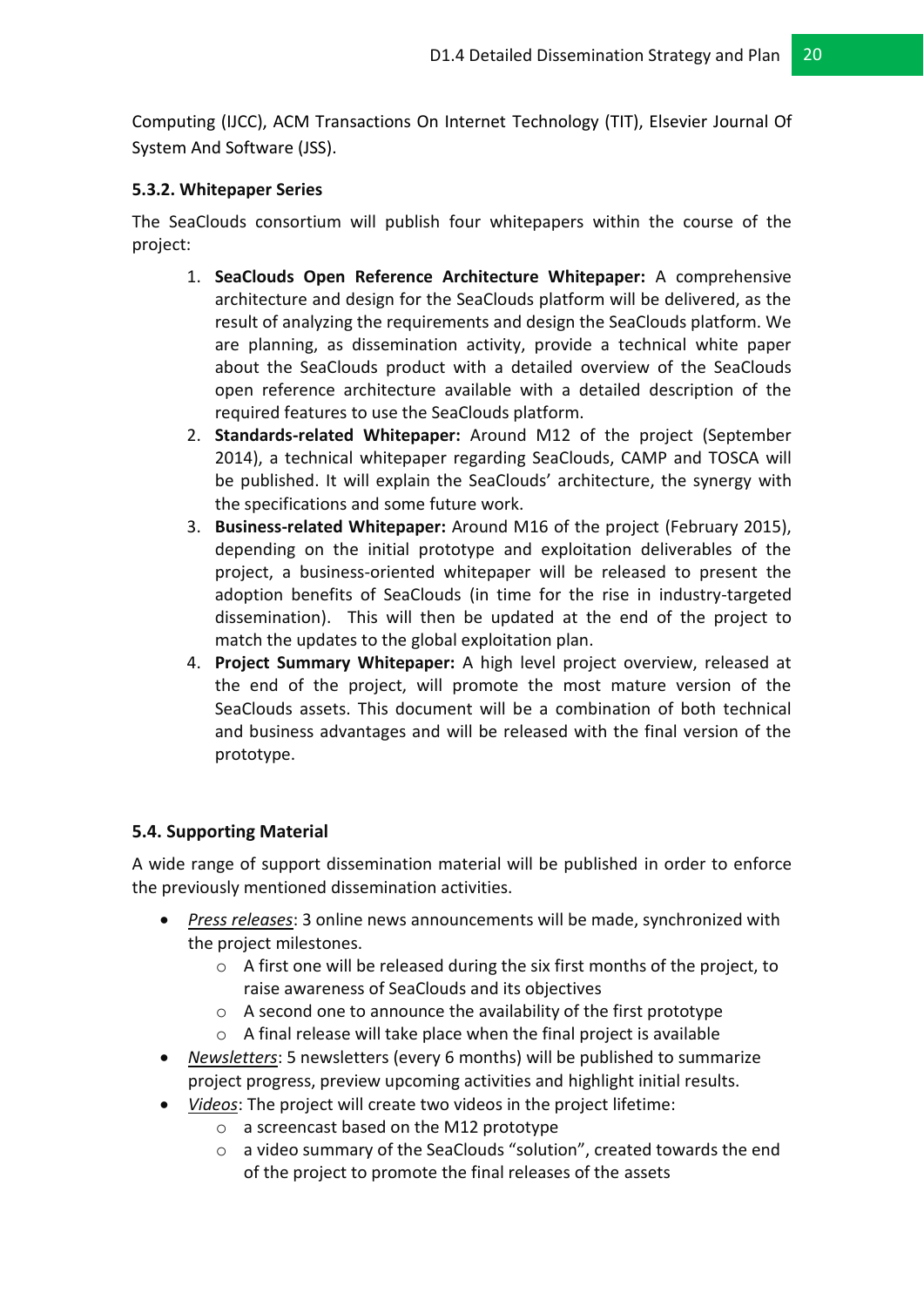- *Posters*: 3 posters will be made during the project:
	- o a poster representing the SeaClouds architecture
	- o a poster summarizing the project (in line with M12 prototype release)
	- o a large banner for industry events, focusing on the value proposition.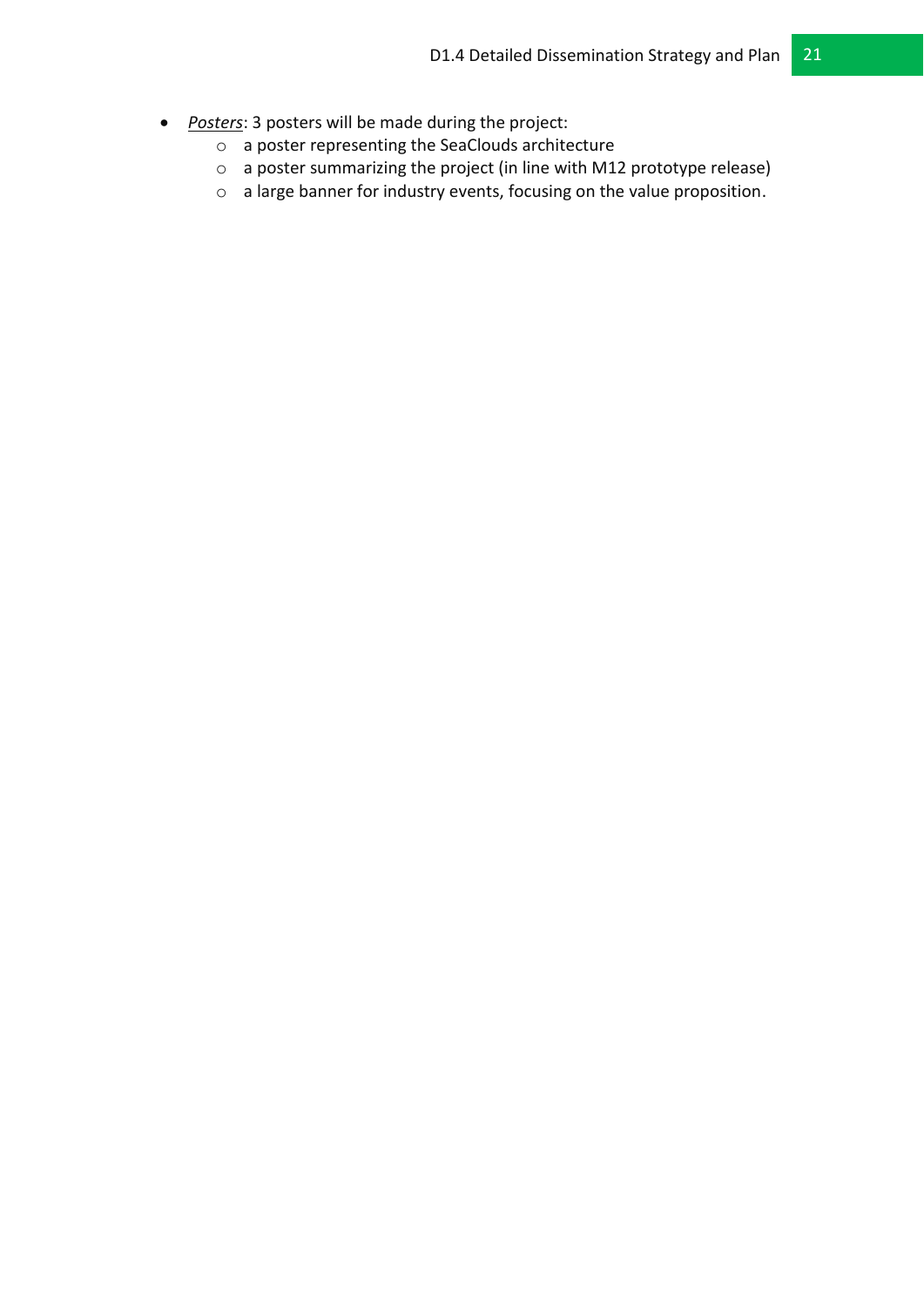# <span id="page-21-0"></span>**6. KPI's**

Tables 3 and 4 describe the main KPIs chosen for the SeaClouds dissemination activities.

| <b>Dissemination</b>                                             | <b>KPI</b>                                                                                                                                                                                                | <b>Success indicator</b>                                                                                                                                                                                             |  |
|------------------------------------------------------------------|-----------------------------------------------------------------------------------------------------------------------------------------------------------------------------------------------------------|----------------------------------------------------------------------------------------------------------------------------------------------------------------------------------------------------------------------|--|
| channels                                                         |                                                                                                                                                                                                           |                                                                                                                                                                                                                      |  |
| Conferences,<br>Events<br>(including<br>collaboration<br>events) | Number of publications<br>$\bullet$<br>Number of Peer reviewed papers<br>$\bullet$                                                                                                                        | The SeaClouds consortium<br>$\bullet$<br>will aim at releasing at<br>least 4 journals and 4<br>conference publications<br>The SeaClouds consortium<br>$\bullet$<br>will aim at releasing at<br>least 6 peer reviewed |  |
| Journal<br>publications<br>and Peer<br>reviewed<br>papers        | Number industry workshops and<br>$\bullet$<br>webinars<br>Number of scientific workshops                                                                                                                  | papers<br>SeaClouds will host<br>$\bullet$<br>workshops at 2 industry<br>events or trade shows to<br>reach its stakeholders, as<br>well as 1 online webinar<br>SeaClouds will host 2<br>$\bullet$                    |  |
|                                                                  |                                                                                                                                                                                                           | scientific workshops.                                                                                                                                                                                                |  |
| Whitepapers                                                      | Number of whitepapers produced<br>$\bullet$                                                                                                                                                               | The SeaClouds consortium<br>$\bullet$<br>will aim at releasing at<br>least 3 whitepapers                                                                                                                             |  |
| Project<br>presentations                                         | Number of events / conferences<br>$\bullet$<br>participated or organized or with<br>significant presence with (hosted,<br>sponsorship and booths)<br>Number of attendees (registered /<br>٠<br>estimated) | $\bullet$<br>It is foreseen to present<br>SeaClouds in at least 3<br>major events<br>The average number of<br>$\bullet$<br>targeted attendees per<br>event is estimated be at<br>least at 30                         |  |
|                                                                  | Number of leaflets / brochures<br>$\bullet$<br>produced                                                                                                                                                   | Preparation and<br>$\bullet$<br>distribution of 3 different<br>brochures during the<br>project's life cycle                                                                                                          |  |
| Marketing<br>Collateral<br><b>Materials</b>                      | Number of posters<br>$\bullet$                                                                                                                                                                            | The SeaClouds consortium<br>$\bullet$<br>aims at publishing 3<br>posters during the<br>project's life cycle                                                                                                          |  |
|                                                                  | Number of press releases                                                                                                                                                                                  | At least 3 press releases<br>$\bullet$<br>during the project's life<br>cycle                                                                                                                                         |  |
|                                                                  | Number of different demonstration<br>$\bullet$<br>videos produced                                                                                                                                         | At least 2 videos during<br>$\bullet$<br>the project's life cycle                                                                                                                                                    |  |

<span id="page-21-1"></span>**Table 3 List of KPIs (1).**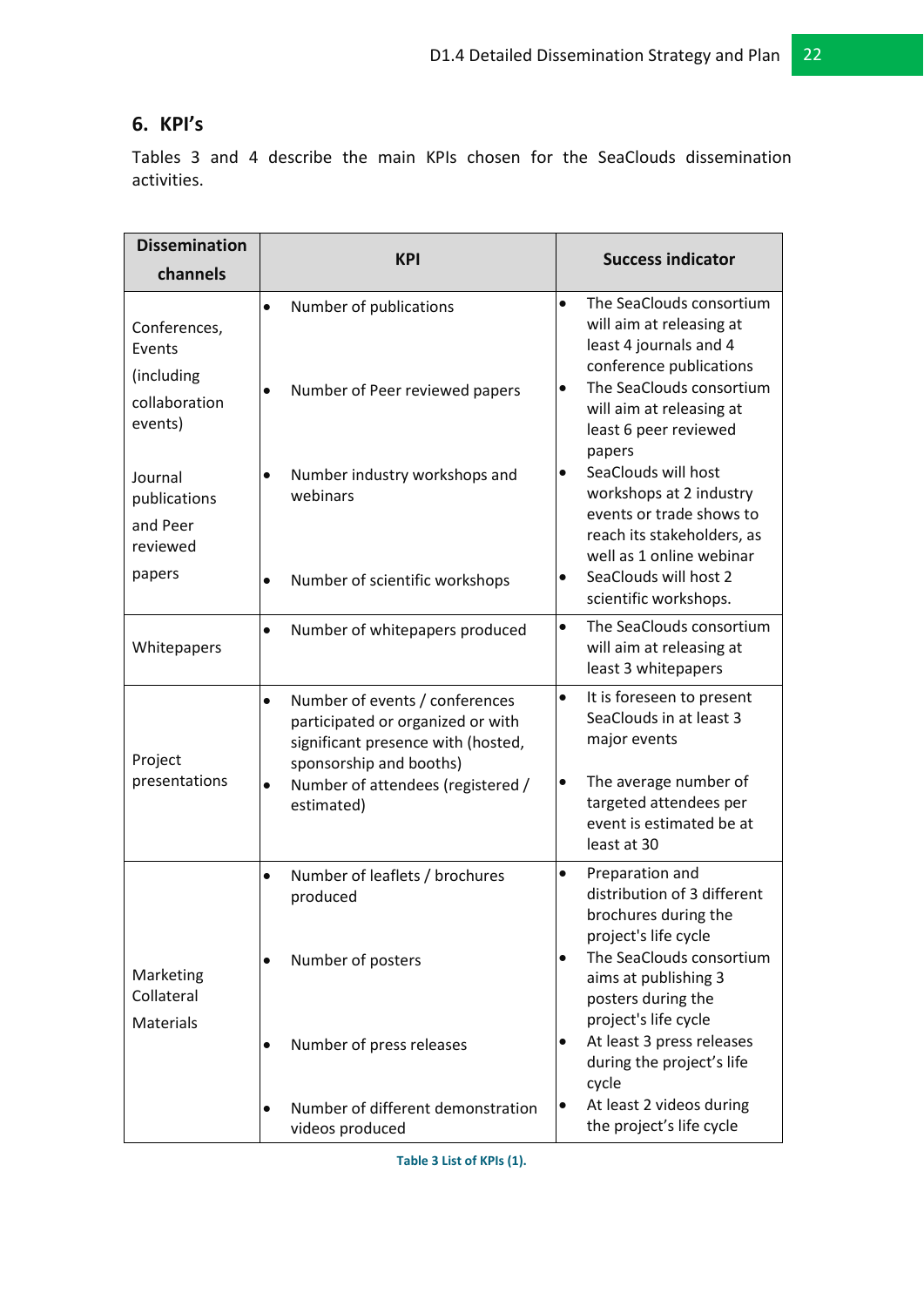| <b>Dissemination</b> | <b>KPI</b>                                                                                                                                                                                      | <b>Success indicator</b>                                                                                                                                                                                                                                                                                                                      |  |
|----------------------|-------------------------------------------------------------------------------------------------------------------------------------------------------------------------------------------------|-----------------------------------------------------------------------------------------------------------------------------------------------------------------------------------------------------------------------------------------------------------------------------------------------------------------------------------------------|--|
| channels             |                                                                                                                                                                                                 |                                                                                                                                                                                                                                                                                                                                               |  |
| Social Media         | SeaClouds presence in Social Media<br>$\bullet$<br>Number of existing social media<br>communities relevant to SeaClouds<br>identified<br>Flow of communication, number of<br>posts              | SeaClouds in Twitter,<br>$\bullet$<br>LinkedIn, and other<br>networks<br>At least 3 social<br>$\bullet$<br>communities will be used<br>for SeaClouds' activities<br>Continuous information<br>$\bullet$<br>contribution during the<br>project's life cycle                                                                                    |  |
| <b>Newsletters</b>   | Number of newsletters                                                                                                                                                                           | The SeaClouds consortium<br>$\bullet$<br>aims at producing and<br>distributing several<br>different newsletter issues<br>(1 each 6 months) during<br>the project's life cycle                                                                                                                                                                 |  |
| Website              | Number of visitors, and<br>$\bullet$<br>Average time on site statistics<br>Use of landing pages to measure<br>specific dissemination actions and<br>campaign with a clear and unique<br>message | $\bullet$<br>An average of 1500 visits<br>per year would be a<br>positive result, with at<br>least 40% of users<br>spending more than 2<br>minutes on the site<br>Main organized events,<br>$\bullet$<br>software releases,<br>SeaClouds value<br>proposition and feature<br>descriptions should have<br>specific landing pages<br>approaches |  |

<span id="page-22-0"></span>**Table 4 List of KPI's (2).**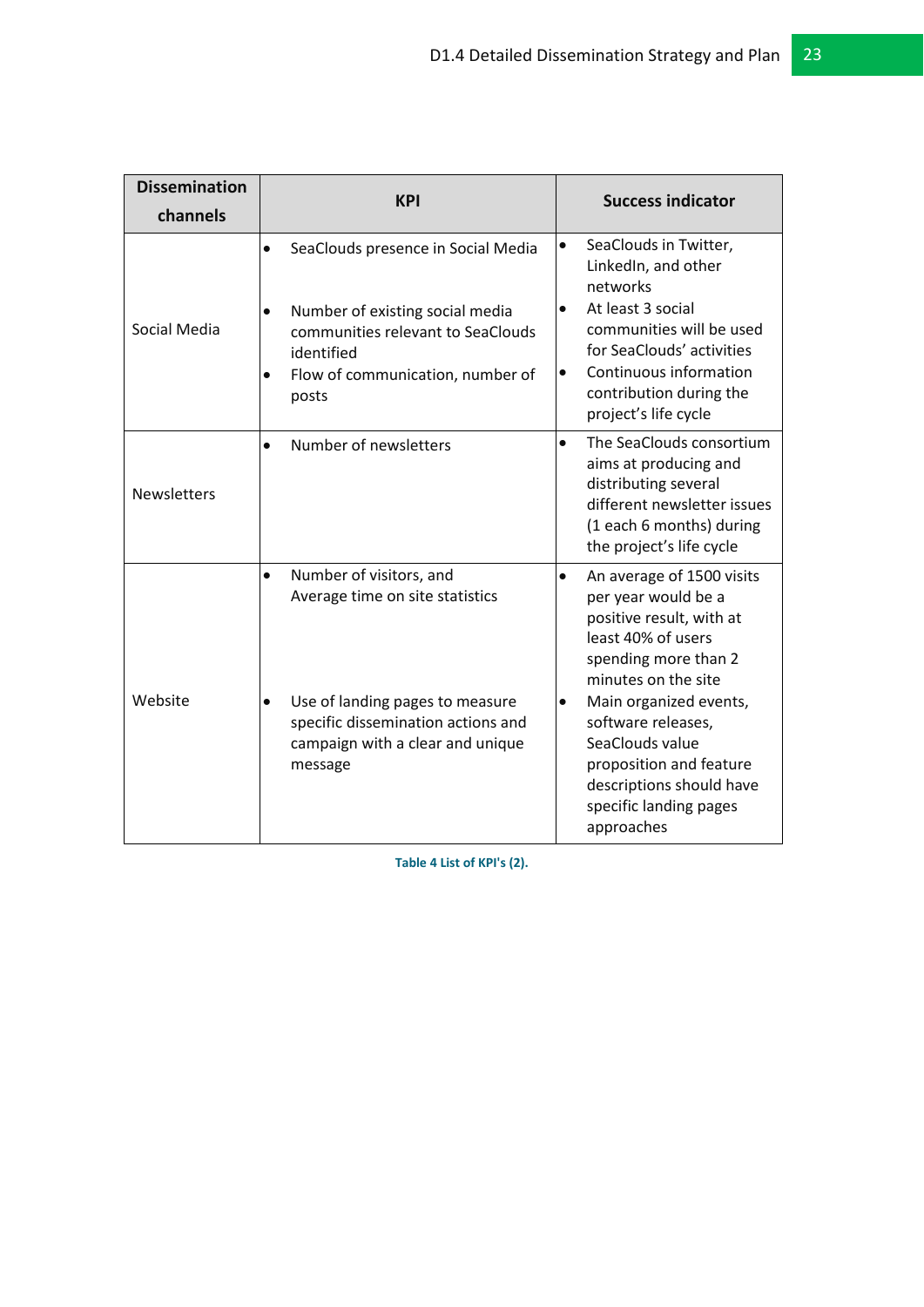## <span id="page-23-0"></span>**7. Dissemination Roadmap**

In the following we shall report the list of planned dissemination activities. Each dissemination activity will be presented as:

*<Month>* (*<Leader> [+ <Main contributor>]\**) - *<Dissemination activity>*.

#### **PHASE 1 (M1-12): Design and Architecture**

- M1 (ATOS) D1.6 Website.
- M3 (UPI + all) D1.4 Detail Dissemination strategy and plan.
- M3 (ATOS + NURO) D6.1 Case study extended description.
- M4 (UPI + UMA) SeaClouds dissemination paper in ACM SIGSOFT Software Engineering Notes.
- M5 (POLIMI + all) D2.1 Requirements for the SeaClouds platform.
- M5 After MS1 (*Availability of Requirement Analysis*), the corresponding work will be submitted in the form of (workshop/conference/journal/etc.) paper(s).
- M6 (POLIMI) D7.5.1 Collaboration plan.
- M7 (UMA+UPI) Dissemination paper in the XVII Ibero-American Conference on Software Engineering.
- M8 (POLIMI) D5.1.1 Definition of the Software Developing Environment.
- M9 (UMA) D2.2 Initial Architecture and Design of the SeaClouds platform.
- M9 After MS2 (*Availability of first SeaClouds Architecture*), the corresponding work will be submitted in the form of (workshop/conference/journal/etc.) paper(s).
- M10 (CloudSoft) D2.3.1 Periodic Standardization report.
- M10 After MS3 (*Availability of first Report on the SeaClouds Standardization Activity*), the corresponding work will be submitted in the form of (workshop/conference/journal/etc.) paper(s).
- M12 (UPI + all) D1.5.1 Dissemination Report.
- M12 (UPI) D1.7.1 First SeaClouds Scientific Workshop.
- M12 (UMA) D3.1 Discovery, Design and Orchestration functionalities: first specification and prototype.
- M12 (UMA) D4.2 Cloud API.
- M12 (ATOS) D5.2.1 Design of the UI.
- M12 (CloudSoft) D5.4.1 Initial version of the SW platform.
- M12 (CloudSoft + ATOS + NURO) D6.2 Case Study test-beds and key features mapping.
- M12 (ATOS + NURO) D6.3.1 Case Studies preliminary implementation.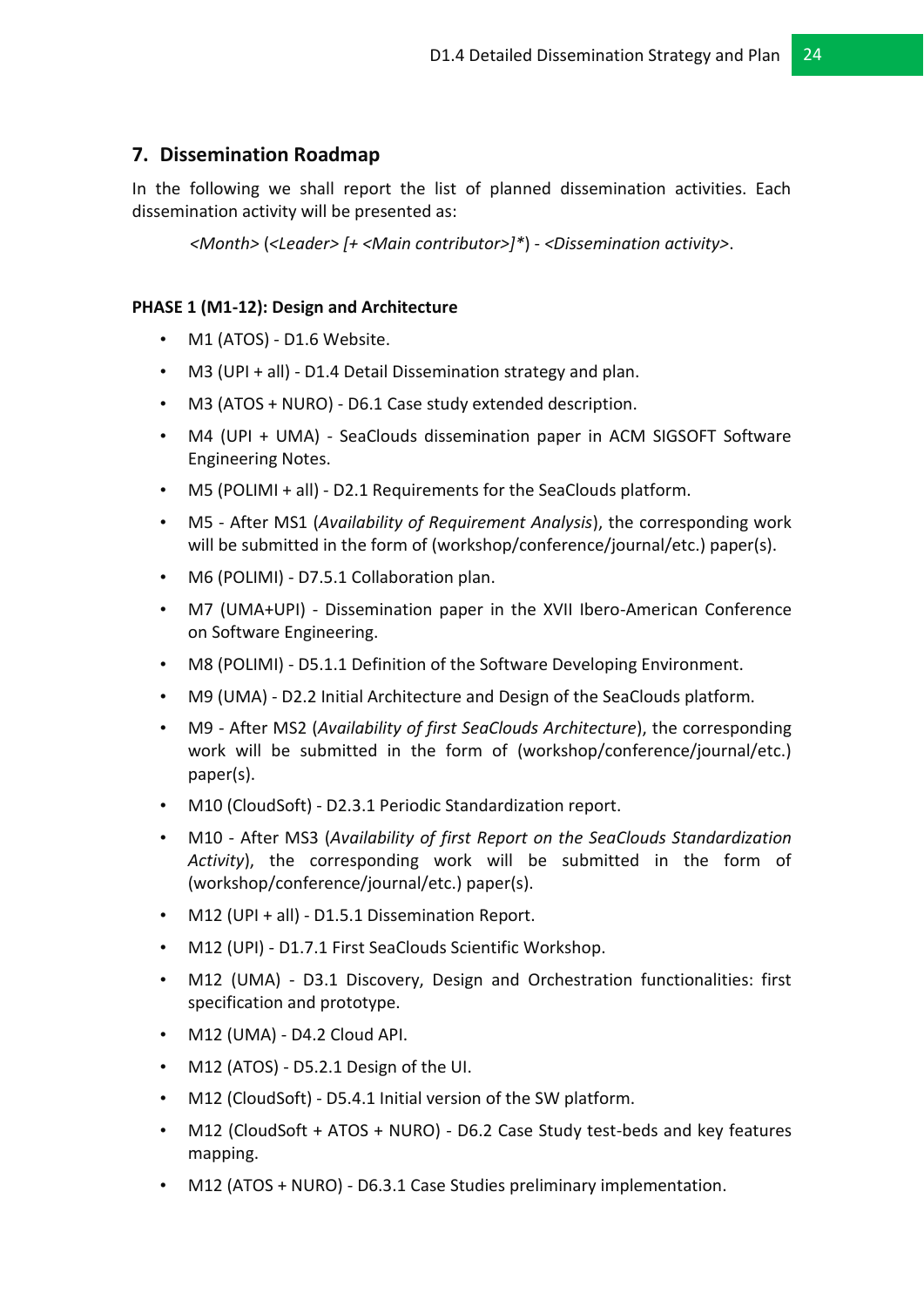- M12 (CloudSoft) D6.4.1 SeaClouds periodic evaluation reports.
- M12 (POLIMI) D7.5.2 Collaboration activities report.
- M12 After MS4 (*Availability of first SeaClouds component implementation*), the source code will be available on public repositories and the corresponding work will be submitted in the form of (workshop/conference/journal/etc.) paper(s).
- M12 After MS5 (*Availability of mature Market Analysis and Product Definition*), the corresponding work will be disseminated in the industrial community in the form of conference presentations and/or whitepaper(s).

#### **PHASE 2 (M13-20): Initial Release**

- M16 (UMA) D2.4 Final SeaClouds Architecture.
- M16 (UMA) D4.3 Design of the Runtime Reconfiguration process.
- M16 After MS6 (*Availability of final SeaClouds Architecture*), the source code will be updated on public repositories and the corresponding work will be submitted in the form of (workshop/conference/journal/etc.) paper(s).
- M18 (CloudSoft) D2.3.2 Periodic Standardization report.
- M18 (UPI) D3.2 Discovery, Design and Orchestration functionalities.
- M18 (UPI) D4.4 Dynamic QoS verification.
- M18 (CloudSoft) D4.5 Unified Dashboard and Revision of Cloud API.
- M18 (ATOS) D5.2.2 Final design of the UI.
- M18 After MS7 (*Availability of second Report on the SeaClouds Standardization Activity*), the corresponding work will be submitted in the form of (workshop/conference/journal/etc.) paper(s).
- M18 After MS8 (*Availability of SeaClouds detailed architecture design*), the source code will be updated on public repositories and the corresponding work will be submitted in the form of (workshop/conference/journal/etc.) paper(s).
- M19 (ATOS) D1.7.2 First SeaClouds Industrial Workshop.
- M19 (POLIMI) D5.1.2 Integrated Platform.

#### **PHASE 3 (M21-30): Uptake**

- M22 (UMA) D3.3 SeaClouds Discovery and Adaptation components prototype.
- M22 (UMA) D4.6 Prototype and Detail Documentation of the SeaClouds RTE components.
- M22 After MS9 (*Availability of SeaClouds component implementation, Availability of SeaClouds platform, Availability of Case Studies*), the source code will be updated on public repositories and the corresponding work will be submitted in the form of (workshop/conference/journal/etc.) paper(s).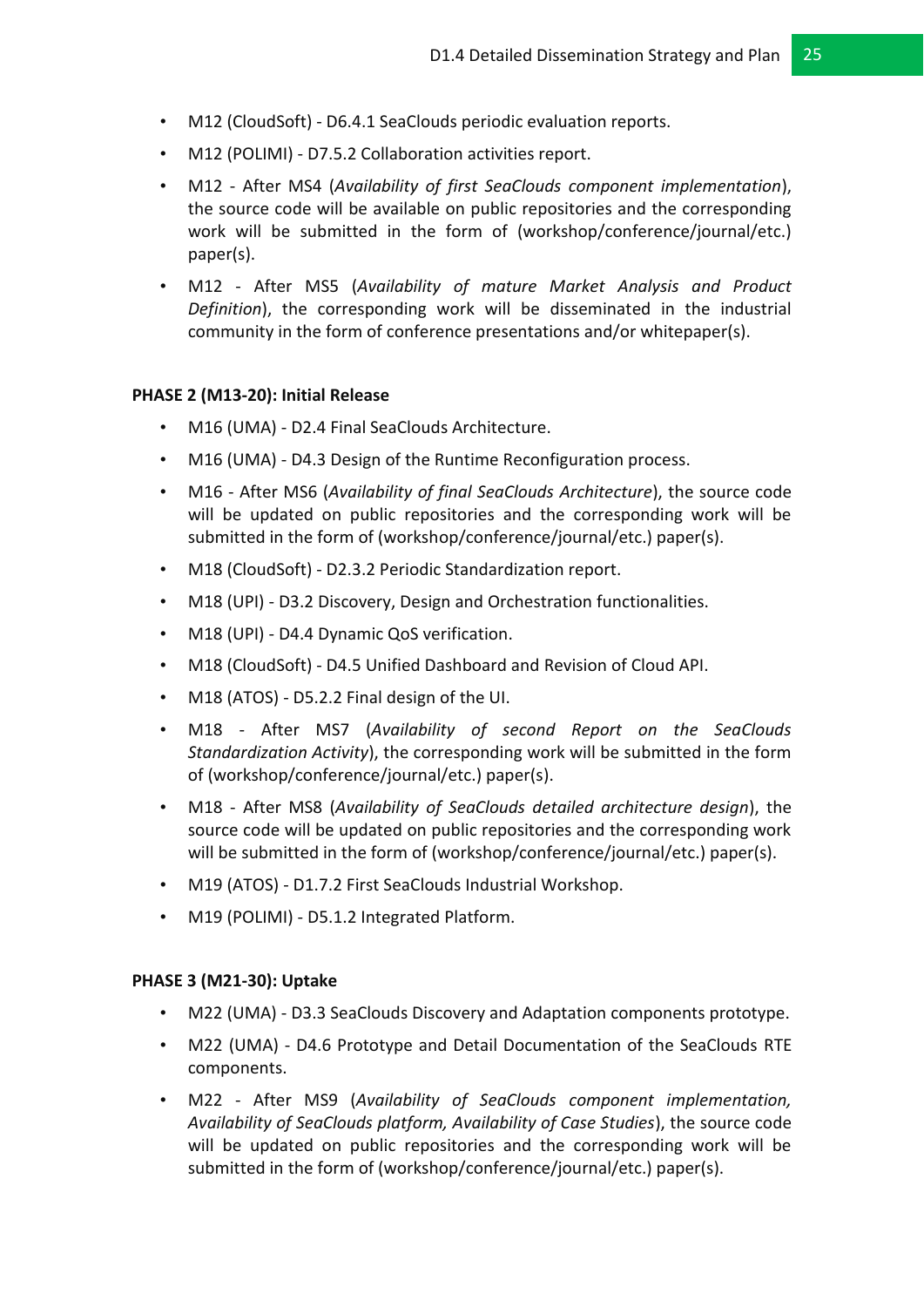- M24 (UPI) D1.5.2 Dissemination report
- M24 (UMA) D1.7.3 Second SeaClouds Scientific Workshop.
- M24 (POLIMI) D5.1.3 Final integrated platform.
- M24 (ATOS) D5.3 Implementation of the UI.
- M24 (CloudSoft) D5.4.2 Second version of the SW platform.
- M24 (ATOS + NURO) D6.3.2 Case Studies second implementation.
- M24 (CloudSoft) D6.4.2 SeaClouds periodic evaluation reports.
- M24 After MS10 (*Availability of the joint exploitation feasibility for the SeaClouds results*), the source code will be updated on public repositories and the corresponding work will be submitted in the form of (workshop/conference/journal/etc.) paper(s).
- M28 (CloudSoft) D6.4.3 SeaClouds periodic evaluation reports.
- M28 After MS11 (*Availability of Case Studies performance evaluation*), the source code will be updated on public repositories and the corresponding work will be submitted in the form of (workshop/conference/journal/etc.) paper(s).
- M29 (CloudSoft) D5.4.3 Final version of the SW platform.
- M30 (UPI) D1.5.3 Dissemination report.
- M30 (ATOS) D1.7.4 Second SeaClouds Industrial Workshop.
- M30 (CloudSoft) D2.3.3 Periodic Standardization report.
- M30 (ATOS + NURO) D6.3.3 Case Studies final implementation.
- M30 (POLIMI) D7.5.3 Collaboration activities report.